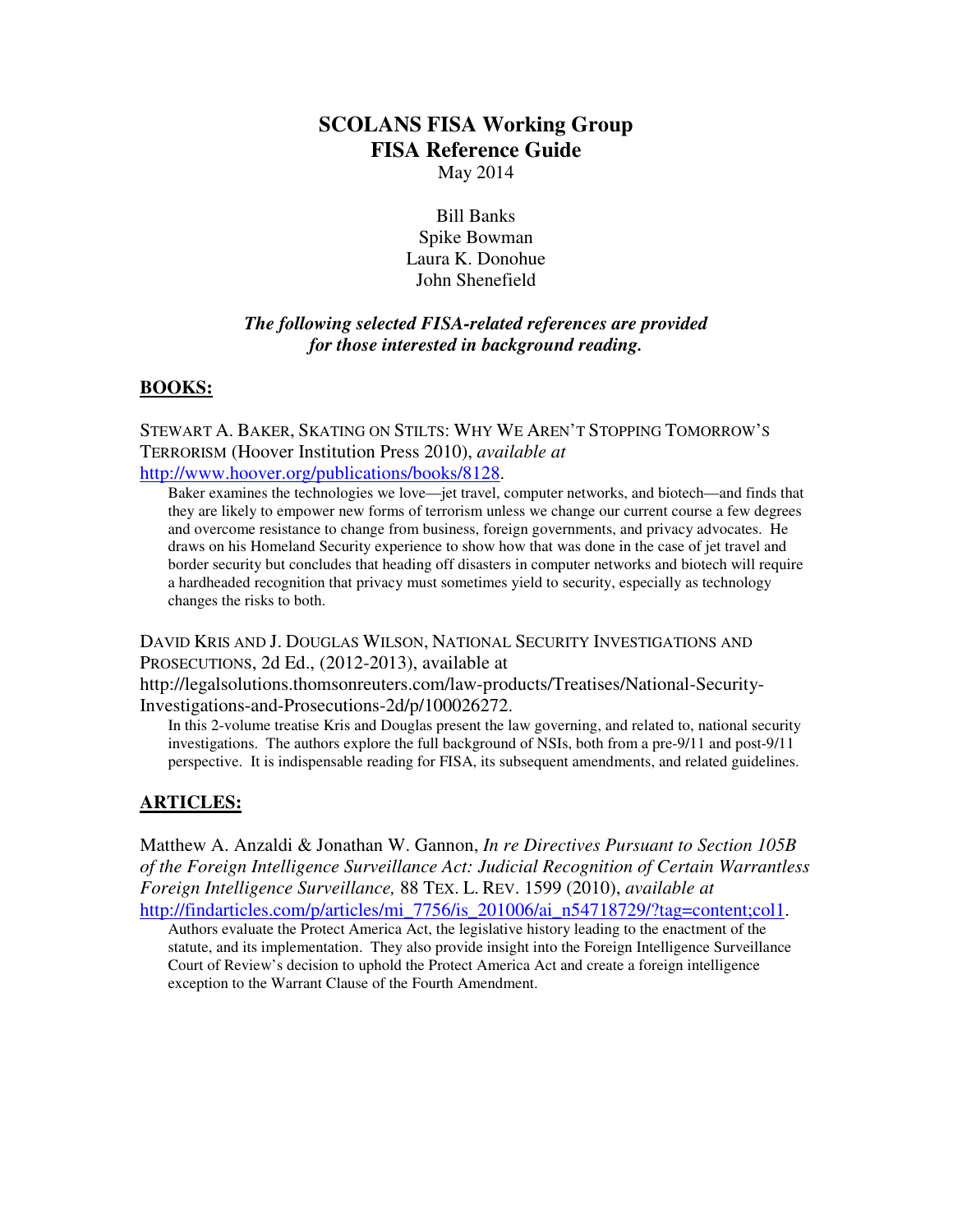Michael Avery, *The Constitutionality of Warrantless Electronic Surveillance of Suspected Foreign Threats to the National Security of the United States*, 62 U. MIAMI L. REV. 541 (2008), *available at* http://papers.ssrn.com/sol3/papers.cfm?abstract\_id=1139072. Avery explores the constitutional issues involved in warrantless wiretapping under the Terrorist Surveillance Program. He concludes that the President did not have inherent authority or authority under the Authorization for Use of Military Force to engage in surveillance without a warrant. Further, Avery argues that even with Congressional amendments to FISA in place, warrantless electronic surveillance violates the Fourth Amendment.

James A. Baker, *Symposium Introduction: Intelligence Oversight*, 45 HARVARD J. ON LEGIS. 199 (2008), *available at* https://litigation-

essentials.lexisnexis.com/webcd/app?action=DocumentDisplay&crawlid=1&doctype=cite&doci d=45+Harv.+J.+on+Legis.+199&srctype=smi&srcid=3B15&key=e4abbc6222a8ca2be9cbd0b02 7a2b349.

Baker provides a general introduction to intelligence oversight. He argues that we must do our best to make rational choices regarding the intelligence community based upon a realistic assessment of the costs and benefits of our decisions. Baker continues that proper oversight must be both objective and non-partisan.

William C. Banks, *Is the FISA Amendments Act of 2008 Good Policy? Is It Constitutional?,* 35 WM MITCHELL L. REV, 5007 (2011), *available at* http://web.wmitchell.edu/national-securityforum/wp-content/uploads/2011/06/3-10\_Qs\_Banks\_Format.pdf.

Banks examines the stresses on the original FISA architecture, TSP, efforts to fold TSP into FISA, the Protect America Act of 2007, and construction of the FAA. Highlighting the significance of the changes made in the FAA to traditional FISA, Banks raises questions about potential further concerns related to Section 702.

William C. Banks, *Programmatic Surveillance and FISA; Of Needles in Haystacks*, 88 TEX. L. REV. 1633 (2010), *available at*

http://findarticles.com/p/articles/mi\_7756/is\_201006/ai\_n54718733/?tag=content;col1.

Banks evaluates the implementation of the FISA Amendments Act of 2008. He explains that modern communications and surveillance technologies have so complicated policy discussions that the values debate has drowned in a sea of misapprehension about the means to implement the policies. Meanwhile, FISA has become so complex that the law further occludes informed policy choices. For these reasons, Banks suggests that the basic architecture of FISA should be recast.

William C. Banks, *The Death of FISA*, 91 MINN. L. REV. 1209 (2007), *available at*  http://papers.ssrn.com/sol3/papers.cfm?abstract\_id=990728.

Banks suggests that the 1978 compromise that led to enactment of FISA is crumbling under the weight of changes in technology, slapdash amendments, and the Terrorist Surveillance Programs' circumvention of the statute. He continues by suggesting that forms are needed to control programmatic surveillance and to lessen the chance of over-collection and lack of oversight.

William C. Banks & M.E. Bowman, *Executive Authority for National Security Surveillance*, 50 AM. U. L. REV. 1 (2000), *available at* 

*http://www.wcl.american.edu/journal/lawrev/50/banks.pdf?rd=1*

Banks provides an overview and history of the development of executive authority for national security surveillance, from the founding to 2000, including the intersection of executive and congressional authority in FISA and its implementation.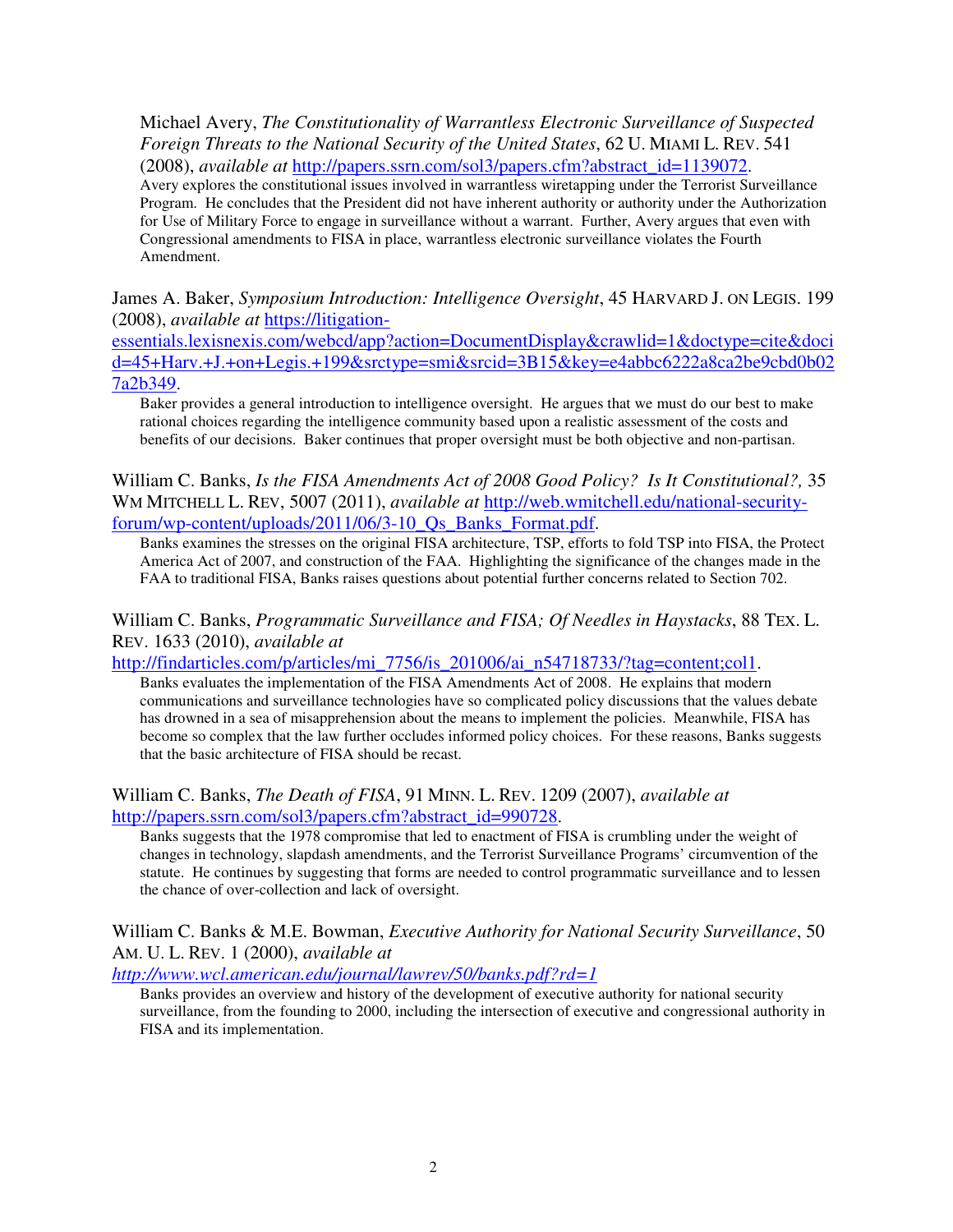Ricardo J. Bascuas, *Fourth Amendment Lessons from the Highway and the Subway: A Principled Approach to Suspicionless Searches*, 38 RUTGERS L.J. 719 (2007), *available at* http://org.law.rutgers.edu/publications/lawjournal/38\_3/02BascuasVol.38.3.pdf.

Bascuas argues to eliminate the balance of individual interests against the government's need to search. He continues that Fourth Amendment rights should not vary according to expectations of privacy in the abstract, but should yield to the more concrete protections of property. Bascuas further suggests that "probable cause" should be rearticulated back to its original, more limited meaning, as opposed to the loosely used contexts in which it is currently employed.

## Patricia L. Bellia, *The 'Lone Wolf' Amendment and the Future of Foreign Intelligence Surveillance Law*, 50 VILL. L. REV. 425 (2005), *available at*

http://papers.ssrn.com/sol3/papers.cfm?abstract\_id=714244.

Bellia explains that FISA has evolved in a piecemeal fashion since 1978. As such, it has greatly expanded, yet the information structure has not kept pace. She explores the constitutional issues that arose with the evolved uses of FISA and argues that Congress must develop new approaches and policies for ensuring congressional and public accountability.

Stephanie Cooper Blum, *What Really is at Stake with the FISA Amendments Act of 2008 and Ideas for Future Surveillance Reform*, 18 B.U. PUB. INT. L.J. 269 (2009), *available at* http://papers.ssrn.com/sol3/papers.cfm?abstract\_id=1398831.

Blum argues that the real issue posed by the FISA Amendments Act has less to do with substantive provisions of the statute and more to do with a lack of trust in the executives implementing its provisions. She argues that the best strategy for improving secret surveillance is to create a more transparent government.

## Fred H. Cate, *Government Data Mining: The Need for a Legal Framework*, 43 HARV. C.R.-C.L.

L. REV. 435 (2008), *available at* http://papers.ssrn.com/sol3/papers.cfm?abstract\_id=1151435. Cate highlights the volume and variety of personal information which the government has access to through regulatory and administrative programs, as well as through private industry. He argues that there is an absence of meaningful limits on that access which leads to comprises in individual privacy and national security. Cate concludes that Congress must take action to impose these limits.

Center for Democracy & Technology, *Minimization Cannot Be Relied Upon to Protect the Rights of Americans Under a Warrantless Surveillance Program*, September 17, 2007, *available at* http://www.cdt.org/security/20070917mimization-memo.pdf.

The author argues that the minimization procedures applicable to the Protect America Act do not provide adequate protection for the rights of American citizens. The current procedures fall short because the targets are poorly defined, the government cannot feasibly deal with so much readily available digital information, and there is a much lower threshold for action after 9/11.

#### Laura K. Donohue, *Bulk Metadata Collection: Statutory and Constitutional Considerations*, 37 HARV. J. OF L. & PUB. POL'Y (2014), *available at*

http://scholarship.law.georgetown.edu/facpub/1294/.

Donohue argues that the Section 215 bulk telephony metadata program runs contrary to the purpose of FISA and violates the statutory language by failing to satisfy the requirement that records sought be "relevant to an authorized investigation", by violating the requirement that information otherwise be obtainable via subpoena duces tecum, and that places restrictions on pen registers and trap and trace devices. The author also addresses Fourth Amendment concerns in light of the Court's recent jurisprudence.

Laura K. Donohue, *Section 702 and the Collection of International Telephone and Internet Content*, Georgetown Law Scholarly Commons (2014), available at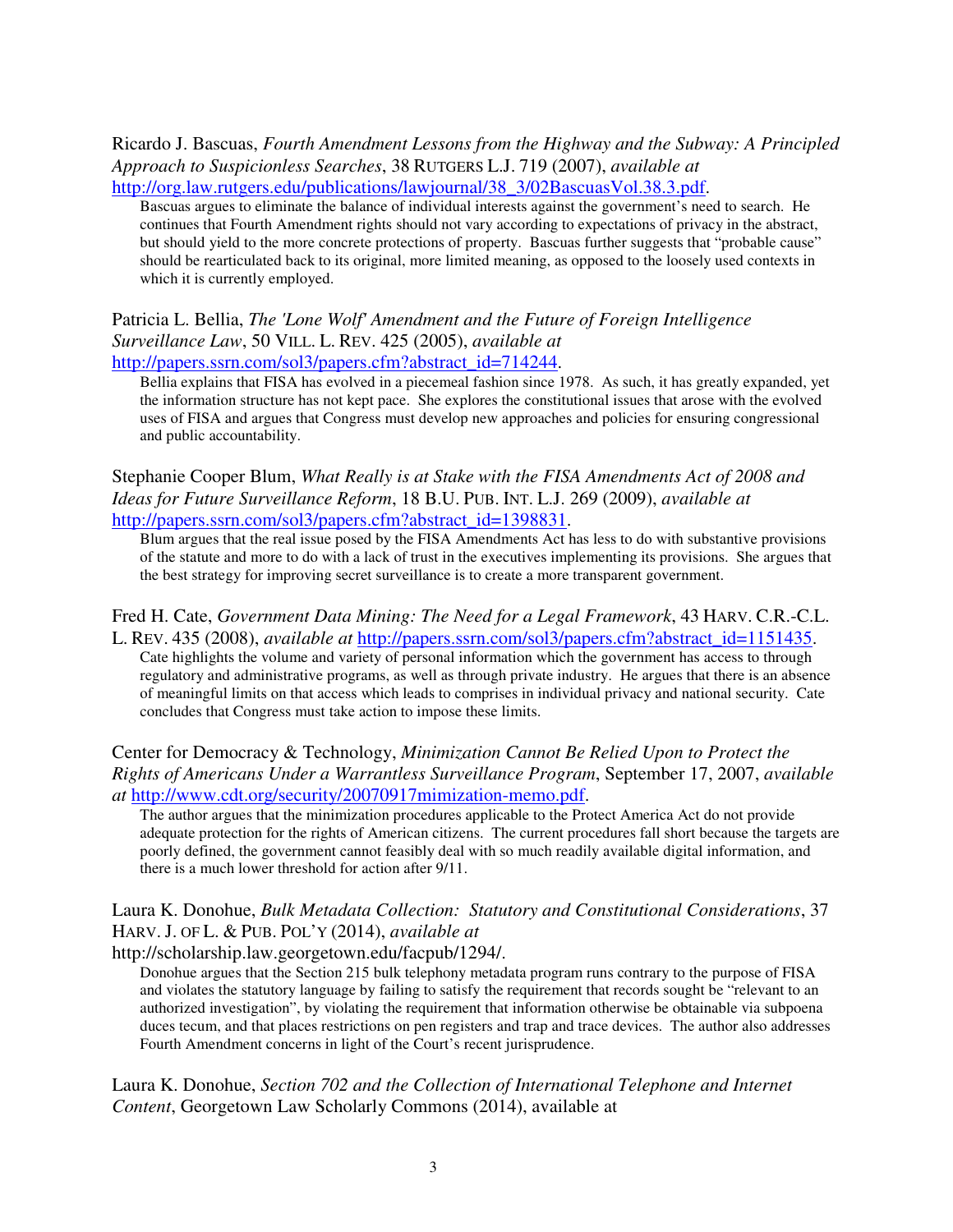http://scholarship.law.georgetown.edu/do/search/?q=author\_lname%3A%22Donohue%22%20A ND%20author\_fname%3A%22Laura%22&start=0&context=890094&sort=date\_desc.

Donohue discusses the evolution of Section 702 and argues that the NSA has sidestepped the statutory restrictions related to targeting via the "to, from, or about" nomenclature, created a presumption of non-U.S. person status, and failed to adopt minimum standards that would require the agency to ascertain whether a target is within domestic bounds. As part of post-targeting minimization and analysis the author considers the purpose of the analysis, the scope of the minimization procedures, the use of U.S. person information to query the data and recombinant information. Donohue argues that both areas, as well as retention and dissemination of data, raise Fourth Amendment concerns.

Laura K. Donohue, *FISA Reform*, I/S: A J. OF L. & POL'Y FOR THE INFO. SOCIETY (2014), available at http://scholarship.law.georgetown.edu/facpub/1318/.

Donohue offers a new taxonomy for how to think about FISA reform. Rooted in examination of how, since 1978, technology has altered the types of information available, as well as methods of transmission and storage, the author divides foreign intelligence gathering into two categories: front-end collection and back-end analysis and use. Each category contains a counterpoise structured to ensure the appropriate exercise of Congressionally-mandated authorities. For the front-end, this means balancing the manner of collection with requirements for approval. For the back-end, this means offsetting implementation with transparency and oversight.

Stephen Dycus, *Congress's Role in Cyber Warfare*, 4 J. NAT'L SECURITY L. & POL'Y 155 (2010), *available at* http://papers.ssrn.com/sol3/papers.cfm?abstract\_id=1486767.

Dycus argues that the future of the United States may depend on our ability not only to protect ourselves from enemies armed with cyber weapons, but also to use such weapons wisely ourselves. He urges collaboration amongst the various intelligence agencies and suggests the need for Congress to establish its role in the development of policies for war on a digital battlefield.

Jonathon D. Forgang, *"The Right of the People": The NSA, The FISA Amendments Act of 2008, and Foreign Intelligence Surveillance of Americans Overseas*, 78 FORDHAM L. REV. 217 (2009), *available at* http://law.fordham.edu/assets/LawReview/Forgang\_October\_2009.pdf.

Forgang concludes that the Fourth Amendment requires U.S. intelligence agencies to obtain a specific warrant before engaging in overseas surveillance of American citizens. He argues for further amendments to FISA, including a comprehensive and individualized warrant process that protects both privacy and national security.

William Funk, *Electronic Surveillance of Terrorism: The Intelligence/Law Enforcement Dilemma – A History*, 11 LEWIS & CLARK L. REV. 1099 (2007), *available at* http://papers.ssrn.com/sol3/papers.cfm?abstract\_id=1098940.

Funk argues that the original purpose of FISA was to gather foreign intelligence, rather than for obtaining evidence to be used in criminal trials. Subsequent misinterpretations by the Department of Justice and the Foreign Intelligence Surveillance Court led to the creation of the so-called "wall," which was contrary to the original intent of the statute. Furthermore, Funk argues that the attempts to clarify this requirement under the Patriot Act were unnecessary and gave rise to other constitutional issues.

Mark H. Gitenstein, *Nine Democracies and the Problems of Detention, Surveillance, and Interrogation*, *in* LEGISLATING THE WAR ON TERROR 7 (Benjamin Wittes ed., 2009) *available at* http://books.google.com/books?id=vcE8Bg1WGh8C&lpg=PP1&ots=3OhgrqJmMi&dq=Legislat ing%20the%20War%20on%20Terror%20%3A%20An%20Agenda%20for%20Reform&pg=PA7 #v=onepage&q&f=false.

Gitenstein surveys the responses of a number of democratic countries in order to identify three fundamental problems that the United States has struggled with since the September 11 attacks: the circumstances under which a government may detain individuals without criminal process; the proper limits on interrogation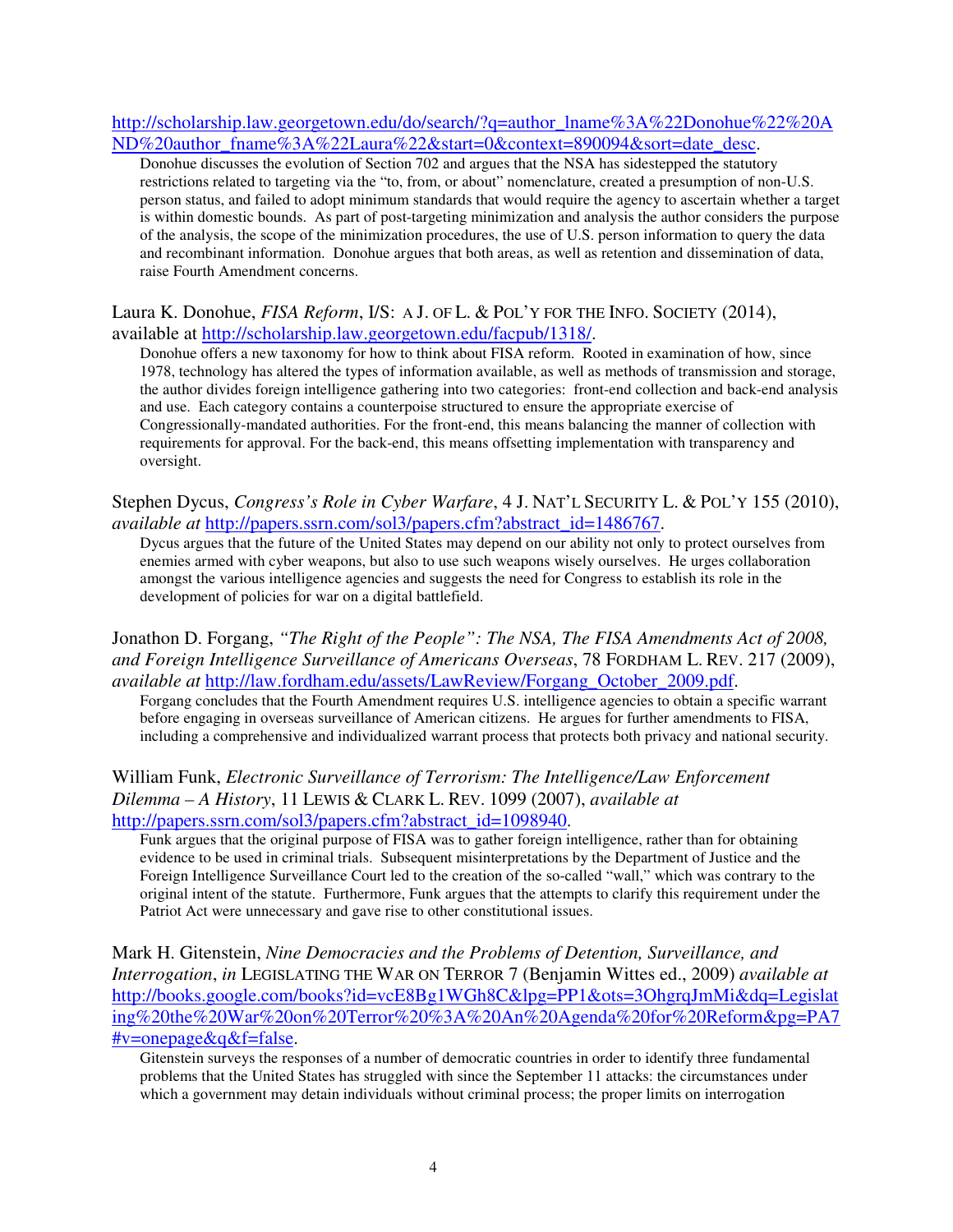techniques; and the circumstances under which a government may subject persons whom it does not detain to domestic electronic surveillance.

#### Scott J. Glick, *FISA's Significant Purpose Requirement and the Government's Ability to Protect National Security*, 1 HARV. NAT'L SECURITY J. 88 (2010), *available at*  http://www.harvardnsj.com/wp-content/uploads/2010/05/Vol.1\_Glick\_Final.pdf

Glick examines the Foreign Intelligence Court of Review's decision to let stand certain restrictions on the government's use of FISA. He argues that the court reached an erroneous conclusion in regard to the scope of the government's power. Also, the author takes a comprehensive and fresh look at the legislative history of FISA's purpose requirement, both before and after the Court of Review's decision. He concludes by proposing legislation that would remove the restrictions placed on the government by the Court of Review.

#### Matthew R. Hall, *Constitutional Regulation of National Security Investigation: Minimizing the Use of Unrelated Evidence*, 41 WAKE FOREST L. REV. 61 (2006), *available at* http://lawreview.law.wfu.edu/documents/issue.41.61.pdf.

Hall formulates a proposal for the constitutional regulation of national security investigations in order to address common apprehensions about such actions. He argues that minimization should evolve to limit the use of evidence, acquired through national security investigations, which are unrelated to a national security matter.

#### Beryl A. Howell, *Seven Weeks: The Making of the USA Patriot Act*, 72 GEO. WASH. L. REV. 1145 (2004), *available at*

http://heinonline.org/HOL/Page?handle=hein.journals/gwlr72&div=53&g\_sent=1#1159.

Focusing on the experiences of the Senate Judiciary Committee, Howell outlines the considerations and compromises made throughout the seven-week process of producing the USA Patriot Act. He argues that due to the expediency of the process, there was little chance to build public understanding of, or confidence in, the compromises embodied in the legislation. For this reason, he suggests that there needs to be ongoing efforts to inform the public of the implications of the legislation.

## Alexander W. Joel, *Choosing Both: Making Technology Choices at the Intersections of Privacy and Security*, 88 TEX. L. REV. 1401, 1751 (2010), *available at*

http://findarticles.com/p/articles/mi\_7756/is\_201006/ai\_n54718732/.

Joel provides an overview of the dilemma between utilizing technology for intelligence activities and continuing to protect civil liberties and privacy interests. He suggests that the question faced is not whether a balance should be struck between these competing interests, but rather how to strike such a balance.

## Orin S. Kerr, *Applying the Fourth Amendment to the Internet: A General Approach*, 62 STANFORD L. REV (2010), *available at*

http://papers.ssrn.com/sol3/papers.cfm?abstract\_id=1348322.

Kerr argues for the creation of technology-neutral policies that will shift the focus from physical space to cyberspace. The author proposes that this can be accomplished in two steps. First, the traditional geographic distinctions should be replaced by content and non-content information distinctions. Second, search warrants should be particularized based on individuals rather than internet accounts to collect contents of protected internet communications.

#### Orin S. Kerr, *The Modest Role of the Warrant Clause in National Security Investigations*, 88 TEX. L. REV. 1669 (2010), *available at*

http://findarticles.com/p/articles/mi<sup>7756</sup>/is\_201006/ai\_n54718735/?tag=content;coll.

Kerr grapples with why the Warrant Clause of the Fourth Amendment remains so modest in national security contexts. He provides alternative explanations for this development. The author concludes that the Warrant Clause must remain modest in the context of national security.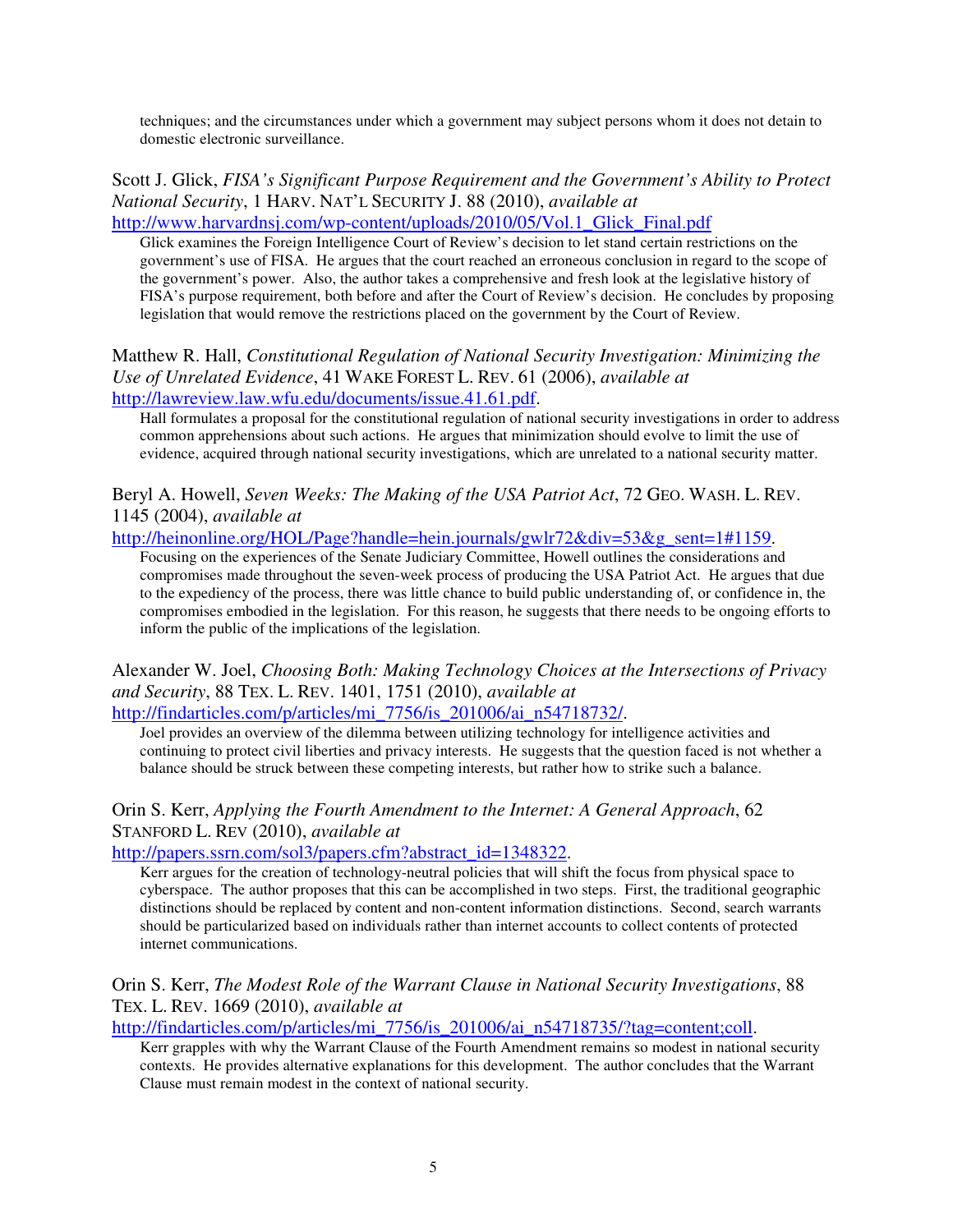#### Orin S. Kerr, *Updating the Foreign Intelligence Surveillance Act*, 75 U. CHI. L. REV. 225 (2008), *available at* http://papers.ssrn.com/sol3/papers.cfm?abstract\_id=1000398.

Kerr argues that FISA insufficiently addresses changing technology as subject identity and location pose substantial challenges. He suggests that a new approach based on separate authorities for surveillance, which would depend on whether identity and/or location are known, should be developed to handle the realities of modern communication networks.

#### Orin S. Kerr, *Four Models of Fourth Amendment Protection*, 60 STANFORD L. REV. 503 (2007), *available at* http://papers.ssrn.com/sol3/papers.cfm?abstract\_id=976296.

Kerr suggests that reasonable expectations of privacy take on different meanings within different contexts. There is no single top-down test for what is reasonable, but rather there are four separate models. He concludes that solidifying and understanding these models will allow judges to better frame their decisions and create better guidance for Fourth Amendment protections.

David S. Kris, *On the Bulk Collection of Tangible Things*, 1 LAWFARE RESEARCH PAPER SERIES (2013), *available at* http://www.lawfareblog.com/wp-content/uploads/2013/09/Lawfare-Research-Paper-Series-No.-4-2.pdf.

Kris analyzes five legal issues related to the Section 215 telephony metadata program: NSA dependence on the theory as to the "relevance" to an FBI terrorism "investigation"; direction from FISC to produce metadata to the NSA, not to the FBI; the timing of the production required from the provider (daily and ongoing); restrictions on the use and dissemination of the data (including the RAS query standard); and whether and to what extent the legal arguments in support of bulk telephony metadata collection could apply to other kinds of business records.

David S. Kris, *Thoughts on a Blue-Sky Overhaul of Surveillance Laws: Introduction*, LAWFARE BLOG (May 18, 2013), *available at* http://www.lawfareblog.com/2013/05/thoughts-on-a-bluesky-overhaul-of-surveillance-laws-introduction/#.UsG0H45xKPc.

\_\_\_\_\_\_\_\_. *Thoughts on a Blue-Sky Overhaul of Surveillance Laws*: *Challenges*, LAWFARE BLOG (May 19, 2013), *available at* http://www.lawfareblog.com/2013/05/thoughts-on-a-blue-skyoverhaul-of-surveillance-laws-challenges/#.UsG0Y45xKPc.

\_\_\_\_\_\_\_\_. *Thoughts on a Blue-Sky Overhaul of Surveillance Laws: Approach*, LAWFARE BLOG (May 20, 2013), *available at* http://www.lawfareblog.com/2013/05/thoughts-on-a-blue-skyoverhaul-of-surveillance-laws-approach/#.UsGzi45xKPc

Kris wrote this three-part blog post prior to the Snowden releases, looking at FISA reform, considering potential challenges to alterations to the current regime, and contemplating possible future approaches.

#### David S. Kris, *Modernizing the Foreign Intelligence Surveillance Act*, BROOKINGS INST. (2008), *available at* http://www.brookings.edu/papers/2007/1115\_nationalsecurity\_kris.aspx.

Kris discusses the justification for and meaning behind the Protect America Act, the Responsible Surveillance that is Overseen, Reviewed and Effective Act and the FISA Amendments Act. The author suggests that there exists a need to expand beyond the 1978 conceptions of security to an approach that accounts for changes in telecommunications technology and increased globalization. (This Kris paper also appears in a slightly updated version in *Legislating the War on Terror: An Agenda for Reform*, Benjamin Wittes, ed., Brookings Press  $(2009)$ .)

David S. Kris, *Spies, Secrets, and Security: The New Law of Intelligence; The Foreign Intelligence Surveillance Act; The Rise and Fall of the FISA Wall*, 17 STAN, L. & POL'Y REV.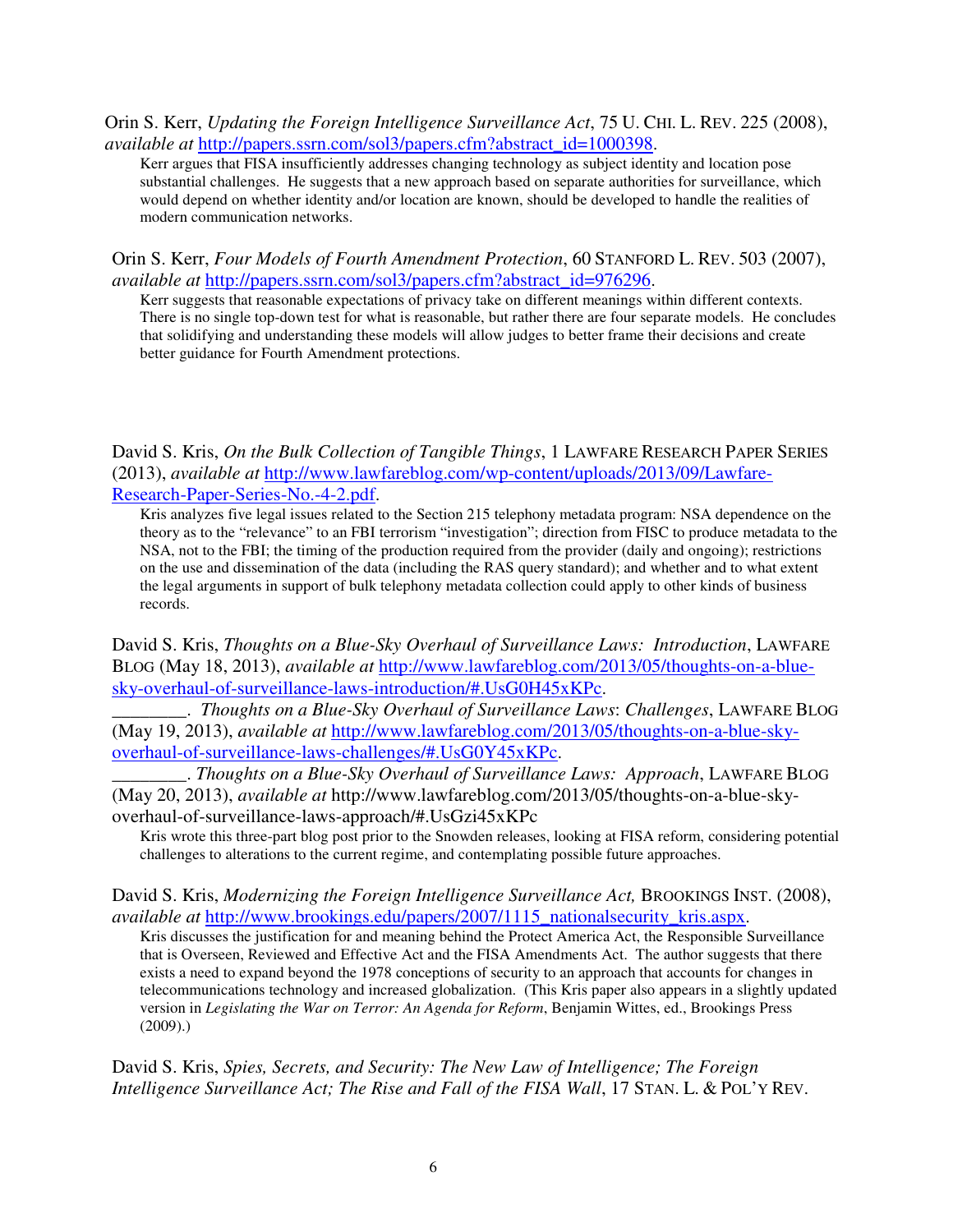487 (2006), *available at* https://litigation-

essentials.lexisnexis.com/webcd/app?action=DocumentDisplay&crawlid=1&crawlid=1&doctyp e=cite&docid=17+Stan.+L.+%26+Pol%27y+Rev+487&srctype=smi&srcid=3B15&key=ae9f51 13db3db1961eb1ff6a28730ea6.

Kris provides a history of the rise and fall of the FISA "wall." He argues that both security and liberty can be better protected with the wall down than with the wall up as foreclosure of the use of civilian courts may elicit the use of less desirable remedies.

Craig S. Lerner, *The Reasonableness of Probable Cause*, 81 TEXAS L. REV. 951 (2003), *available at* http://papers.ssrn.com/sol3/papers.cfm?abstract\_id=784564.

Lerner argues for a reappraisal of the concept of probable cause and a shift to an approach that factors in the gravity of the offense being investigated and the intrusiveness of the search being proposed. The author presents a background on the development of the conception of probable cause and applies the new proposed probable cause approach to the case of Zacarias Mousssaoui.

```
J.I. Nelson, How the NSA Warrantless Wiretap System Works, February 7, 2006, available at 
http://www.nerdylorrin.net/jerry/politics/Warrantless/WarrantlessFACTS.html.
```
Nelson provides an educated guess as to how the NSA Warrantless Wiretap System Works. He argues that old safeguards do not work with the new systems.

#### J.I. Nelson, *Mini-Tutorial: The National Infrastructures for Voice and for Data Communications*, July 19, 2006, *available at*

http://www.nerdylorrin.net/jerry/politics/Warrantless/WarrantlessBKGND.html.

Nelson provides an explanation of the inability to extend old wiretapping laws to new technologies. He explains that in order to tap one person's line on the internet, you must tap everything, as there are no "lines."

Paul Ohm, *The Argument Against Technology-Neutral Surveillance Laws*, 88 TEX. L. REV. 1685 (2010), *available at*

http://findarticles.com/p/articles/mi\_7756/is\_201006/ai\_n54718734/?tag=content;col1.

Ohm breaks his discussion into three parts, offering, in turn, the best arguments for tech neutrality, the underappreciated counterarguments to those arguments, and the case for tech specificity. Ultimately, he tries to counter the pervasively held attitude that tech-specific laws are indefensible mistakes to be avoided. Instead, he suggests that, quite often, tech specificity is the wiser course and the best way to balance the government's need to provide security with the right to privacy.

Diane Carraway Piette & Jesselyn Radack, *Piercing the "Historical Mists": The People and Events Behind The Passage of FISA and the Creation of the "Wall,"* 17 STAN. L. & POL'Y REV. 437 (2006), *available at* 

http://webcache.googleusercontent.com/search?q=cache:zWOomWOGd3kJ:2009transition.org/li berty-

security/index.php%3Foption%3Dcom\_docman%26task%3Ddoc\_download%26gid%3D7%26It emid%3D+%2217+Stan.+L.+%26+Pol%27y+Rev+437%22&cd=6&hl=en&ct=clnk&gl=us.

Carraway analyzes the events leading to and motives behind the passage of FISA, focusing on the reasons for the construction of the "wall." She explains that understanding the true motives for the creation of FISA is critical to informed decision making in amending the statute in the wake of the warrantless domestic wiretapping uproar.

Daniel L. Pines, *The Central Intelligence Agency's "Family Jewels": Legal Then? Legal Now?*, 84 INDIANA L. J. 637 (2009), *available at* http://papers.ssrn.com/sol3/papers.cfm?abstract\_id=1330108.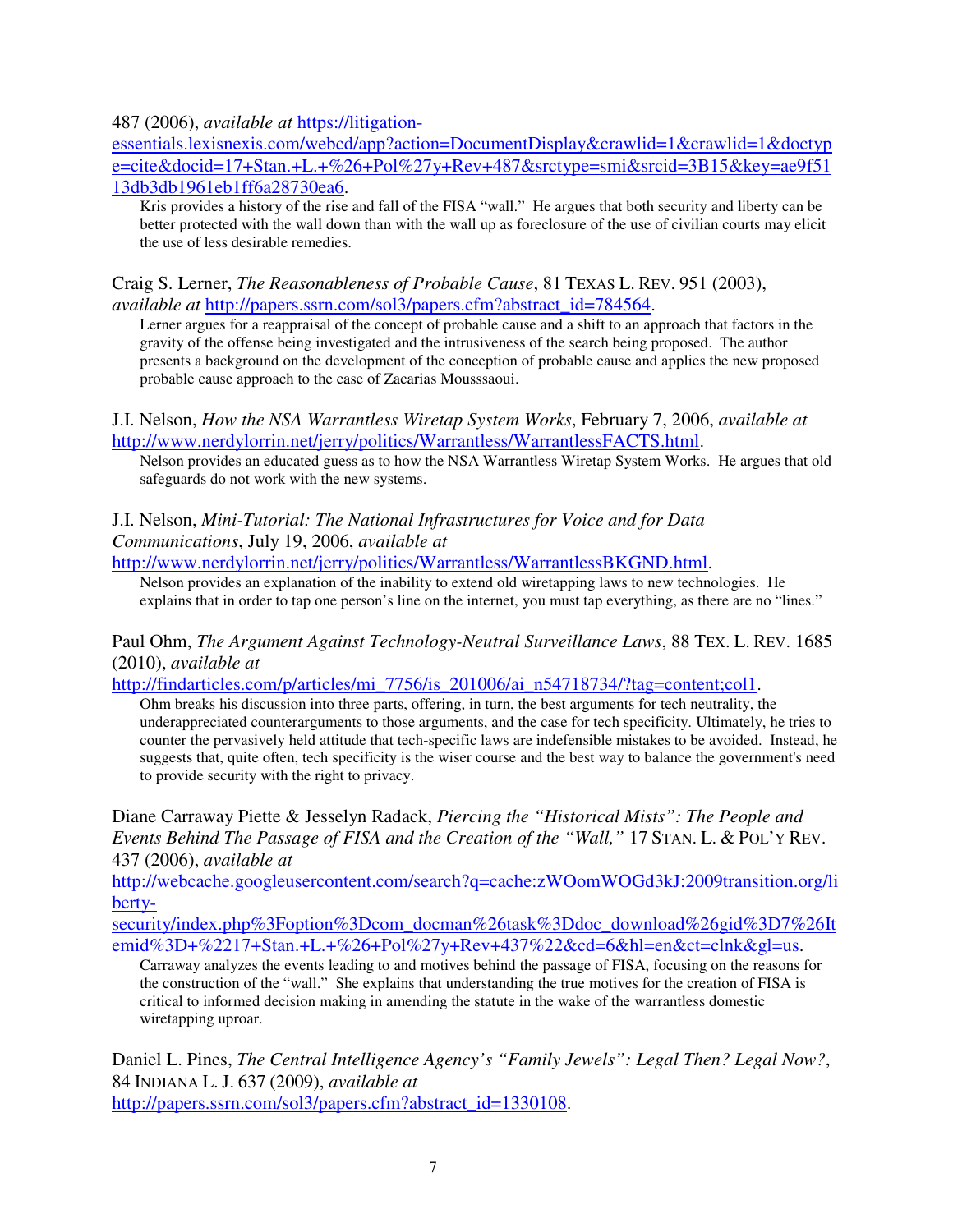Pines explains that history shows that after the initial hype surrounding supposed illegal intelligence techniques dissipates, the activity is often concluded to be legal. He compares the laws at the time of the "Family Jewels" with the current laws applying to the same activities.

Richard A. Posner, *Privacy, Surveillance, and Law*, 75 U. CHI. L. REV. 245 (2008), *available at*  http://lawreview.uchicago.edu/sites/lawreview.uchicago.edu/files/uploads/75.1/75\_1\_Posner.pdf. Posner considers how modern life and the ubiquitous nature of technology affect the voluntary and involuntary disclosure of personal information, arguing that modernity "has habituated most Americans to radically diminished informational privacy" even as it has made it possible for intelligence agencies to collect significant amounts of information outside Title III and FISA. The author focuses on recent amendments to FISA and suggests that only the point at which sentient beings conduct a search are Fourth Amendment questions raised. Posner then offers a number of potential ways to further amend FISA.

Robert C. Power, *"Intelligence" Searches and Purpose: A Significant Mismatch Between Constitutional Criminal Procedure and the Law of Intelligence-Gathering*, 30 PACE L. REV. 620 (2010), *available at*

http://works.bepress.com/cgi/viewcontent.cgi?article=1021&context=robert\_power.

Power examines whether the distinction between a criminal investigatory purpose and a foreign intelligence purpose can, or even should be dispositive of Fourth Amendment issues. He argues that the courts have overlooked that the under a Fourth Amendment totality of the circumstances approach, the changes have created an easy road to conduct extraordinarily intrusive warrantless searches without probable cause.

Michael P. Robottie, *Grasping the Pendulum: Coordination Between Law Enforcement and Intelligence Officers Within the Department of Justice in a Post-"Wall" Era*, 64 N.Y.U. ANN. SURV. AM. L. 751 (2009), *available at* https://litigation-

essentials.lexisnexis.com/webcd/app?action=DocumentDisplay&crawlid=1&doctype=cite&doci d=64+N.Y.U.+Ann.+Surv.+Am.+L.+751&srctype=smi&srcid=3B15&key=c49033dd919fa7801 4d86287e37f09dd.

Robottie explores how the FISA purpose requirement has caused the pendulum to swing from coordination between law enforcement officers and intelligence officers to no coordination and back again. He evaluates the impact that this variance has had on the investigative capabilities of the federal government.

Jed Rubenfeld, *The End of Privacy*, 61 STAN. L. REV. 101 (October 2008), *available at* http://www.stanfordlawreview.org/content/volume-61.

Rubenfeld argues that the Fourth Amendment has been misconstrued to guarantee a right to privacy. The "reasonable expectation of privacy" falls short in addressing situations of suspicion-based incarceration of unlawful enemy combatants. Instead, the author contends that what the Fourth Amendment really guarantees is a right of security.

#### Theodore W. Ruger, *Chief Justice Rehnquist's Appointments to the FISA Court: An Empirical Perspective*, 101 NW. U. L. REV. 239, 244 (2007).

Ruger assesses Chief Justice Rehnquist's twenty-five appointments to FISC, concluding that they represented a conservative cohort inclined to favor the government on Fourth Amendment issues in the course of their ordinary judicial work, and noting that their overall conservatism was consistent with the views held by the majority of judges on the inferior federal bench during the same time. Ruger further notes that the judges appointed to FISC-R appeared to be more uniformly conservative in their judicial philosophy.

Nathan Alexander Sales, *Domesticating Programmatic Surveillance: Some Thoughts on the NSA Controversy*, 9 I/S: A JOURNAL OF LAW AND POLICY FOR THE INFORMATION SOCIETY, (2014), *available at* http://moritzlaw.osu.edu/students/groups/is/files/2013/11/Sales-Article.pdf.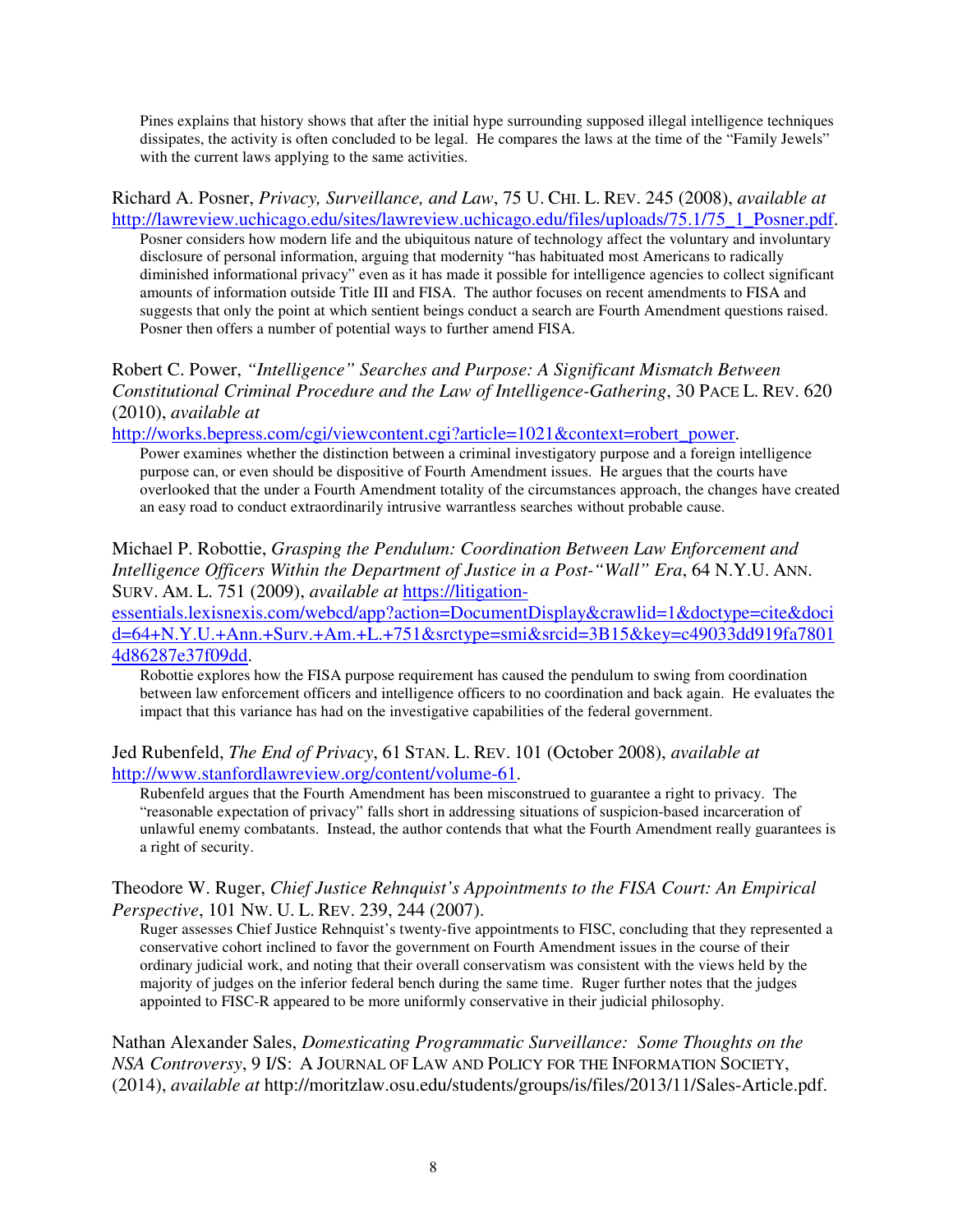Sales considers arguments supporting and opposing programmatic surveillance as manifest through the Section 215 and Section 702 programs, with particular focus on anti-unilateralism, legislative clarity, transparency/accountability and anti-mission-creep, as well as operational considerations such as internal and external checks, minimization requirements, and technological safeguards. Sales notes that from the information publicly available, the NSA programs go some way towards meeting these requirements but could be adjusted further to better conform to the principles he discusses.

## Nathan Alexander Sales, *Mending Walls: Information Sharing After the USA Patriot Act*, 88 TEX. L. REV. 1795 (2010), *available at*

http://findarticles.com/p/articles/mi\_7756/is\_201006/ai\_n54718737/.

Sales provides an overview of how the enactment of the Patriot Act has effected information sharing between government agencies. He breaks his discussion into three parts: to weigh the advantages and disadvantages of information sharing; to identify some of the remaining legal restrictions on data exchange, as well as their policy justifications; and to consider whether the underlying values of these laws can coexist with expanded sharing.

#### Paul M. Schwartz, *Reviving Telecommunications Surveillance Law*, 75 U. CHI. L. REV. 287 (2008), *available at* http://papers.ssrn.com/sol3/papers.cfm?abstract\_id=1116783.

Schwartz proposes that areas of telecommunications law are in need of reform and suggests an initial set of necessary steps to accomplish this. He focuses on creation of telecommunications surveillance law that will both minimize the impact of surveillance on civil liberties and maximize its efficacy for law enforcement purposes.

Stephen J. Schulhofer, *The New World of Foreign Intelligence Surveillance*, 17 STAN. L. & POL'Y REV. 531 (2006), *available at* https://litigation-

essentials.lexisnexis.com/webcd/app?action=DocumentDisplay&crawlid=1&srctype=smi&srcid =3B15&doctype=cite&docid=17+Stan.+L.+%26+Pol%27y+Rev+531&key=669200f11abe3249 10415c5a22ed27ac.

Schulhofer addresses the values and dangers of the Patriot Act's attempts to expand FISA. He argues that the steps went much farther than necessary and failed to create new safeguards to replace those they had dismantled. Schulhofer calls for substantial corrective measures to keep the FISA process running smoothly and without such dangerously expansive provisions.

#### Paul M. Schwartz, *Warrantless Wiretapping, FISA Reform, and the Lessons of Public Liberty: A Comment on Holmes's Jorde Lecture*, 97 CAL. L. REV. 407 (2009), *available at* http://www.law.berkeley.edu/institutes/bclt/pubs/schwartz/SchwartzWiretapping.pdf.

Schwartz argues that for there to be participation in a democracy, individuals must have an underlying capacity for self-determination provided by some personal privacy. Therefore, private liberty is a precondition for public liberty. As such, information must be adequately protected from government intrusion.

#### Richard Henry Seamon, *Domestic Surveillance for International Terrorists: Presidential Power and Fourth Amendment Limits*, 35 HASTINGS CON. L. QUARTERLY 449 (2008), *available at*  http://papers.ssrn.com/sol3/papers.cfm?abstract\_id=1013123.

Seamon argues that the President has inherent authority to conduct surveillance when it is reasonably necessary to do so for the sake of a national security emergency, even if contrary to an Act of Congress. He continues that a national security emergency will qualify as an exigent circumstance under the Fourth Amendment. With these principles in mind, Seamon examines the Terrorist Surveillance Program from inception through 2007.

Peter M. Shane, *Foreword: The NSA and the Legal Regime for Foreign Intelligence Surveillance*, 9 I/S: A JOURNAL OF LAW AND POLICY FOR THE INFORMATION SOCIETY, (2014), *available at* http://moritzlaw.osu.edu/students/groups/is/online-nsa-symposium/.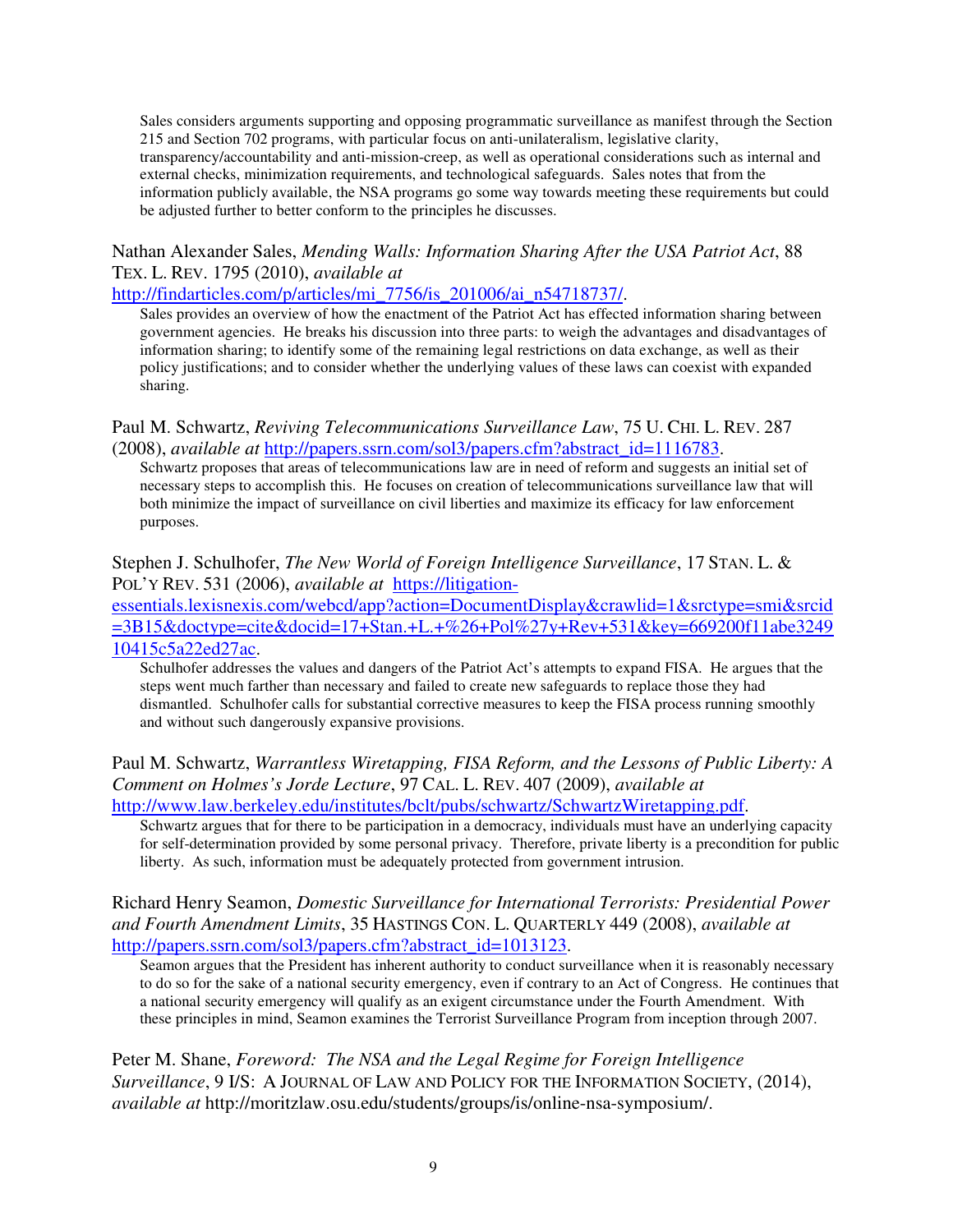Shane lays out the history of the interception of communications and provides a broader context for an online NSA Symposium responding to the releases June 2013 through February 2014. Contributors to the symposium include Laura K. Donohue, Reed E. Hundt, Shayana Kadidal, John Mueller, Bryce Clayton Newell, Nathan Alexander Sales, Mark G. Stewart, Katherine Strandburg, Stephen I. Vladeck, John Yoo, and Mark D. Young.

Daniel J. Solove, *Data Mining and the Security-Liberty Debate*, 75 U. CHI. L. REV. 343 (2008), *available at* http://papers.ssrn.com/sol3/papers.cfm?abstract\_id=990030.

Solove addresses specific issues of data mining. He argues that privacy concerns are substantially greater than are typically accounted for, while security benefits need to be analyzed with more scrutiny. He continues that more thorough understanding of the benefits and risks must be facilitated by greater transparency.

Daniel J. Solove, *Reconstructing Electronic Surveillance Law*, 72 GEORGE WASHINGTON L. REV. 1701 (2004), *available at* http://papers.ssrn.com/sol3/papers.cfm?abstract\_id=445180.

Solove explores deeply-rooted and systematic problems within electronic surveillance law. He argues that this area of law is overly intricate, has failed to evolve with changing technology, and has insufficient oversight mechanisms. Solve suggests changes to be made to surveillance law in order to address these insufficiencies.

Geoffrey R. Stone, *The NSA's Telephone Metadata Program Is Unconstitutional*, HUFFINGTON POST, Jan. 9, 2013, *available at* http://www.huffingtonpost.com/geoffrey-r-stone/the-nsastelephone-meta-d\_b\_4571523.html.

\_\_\_\_\_\_\_\_. *Is the NSA's Bulk Telephony Meta-Data Program Constitutional: Part II*, HUFFINGTON POST, Jan. 6, 2014, *available at* http://www.huffingtonpost.com/geoffrey-rstone/is-the-nsas-bulk-telephon\_b\_4549449.html

\_\_\_\_\_\_\_\_. *Is the NSA's Bulk Telephony Metadata Program Constitutional?,* HUFFINGTON POST, Jan. 3, 2014, *available at* http://www.huffingtonpost.com/geoffrey-r-stone/is-the-nsas-bulktelephon\_b\_4538173.html.

\_\_\_\_\_\_\_\_. *The NSA's Telephone Meta-data Program: Part III*, HUFFINGTON POST, Dec. 31, 2013, available at http://www.huffingtonpost.com/geoffrey-r-stone/the-nsas-telephone-metad\_b\_4524272.html.

\_\_\_\_\_\_\_\_. *The NSA's Telephone Meta-data Program: Part II*, HUFFINGTON POST, Dec. 28,2013, *available at* http://www.huffingtonpost.com/geoffrey-r-stone/the-nsas-telephone-metad\_b\_4512258.html.

\_\_\_\_\_\_\_\_. *The NSA's Telephone Meta-data Program: Part I*, HUFFINGTON POST, Dec. 25, 2013, *available at* http://www.huffingtonpost.com/geoffrey-r-stone/nsa-metadata\_b\_4499934.html.

Stone, who served on the President's Review Board, writes a six-part blog post discussing the contours and constitutionality of the Section 215 program and concludes that it is unconstitutional. [NB: author has numerous other posts on the program, as well as the Review Board process. *See* http://www.huffingtonpost.com/geoffrey-r-stone/.]

K.A. Taipale, *Data Mining and Domestic Security: Connecting the Dots to Make Sense of Data*, 5 COLUM. SCI. & TECH. L. REV. 2 (2003), *available at* 

http://www.stlr.org/html/volume5/taipale.pdf.

Taipale argues that new technologies can be controlled to provide security for privacy through value-sensitive technology development strategies. These strategies can account for privacy concerns by building in rule-based processing, selective revelation, and strong credential and audit features. Taipale argues that failing to proceed with government research and development in these technologies will lead to development of other mechanisms that will not provide adequate oversight.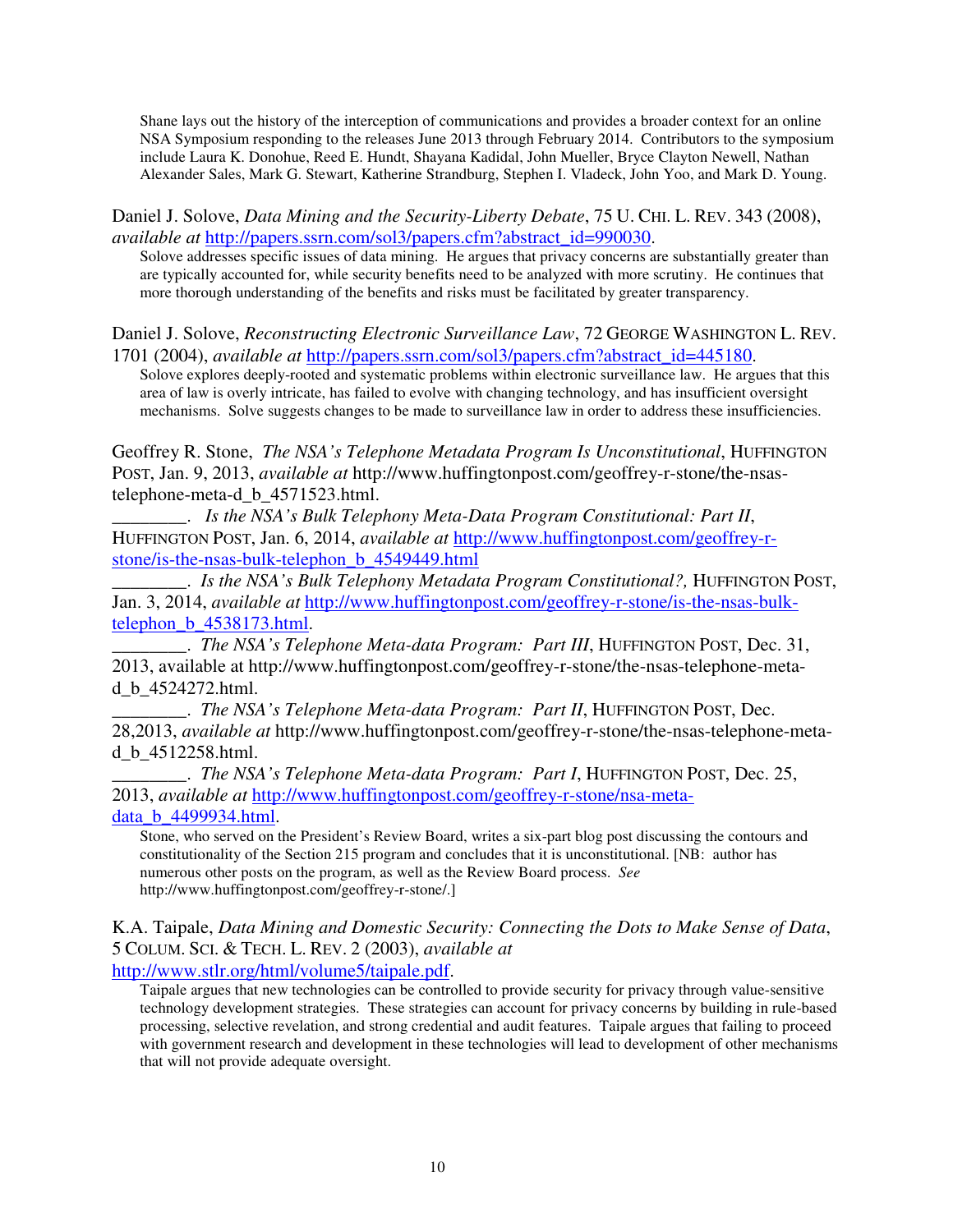K.A. Taipale, *The Ear of Dionysus: Rethinking Foreign Intelligence Surveillance*, 9 YALE J. L. & TECH 128 (2007), available at http://digitalcommons.law.yale.edu/yjolt.

Taipale examines how technology and related developments have enabled new threats and new response mechanisms challenging the existing foreign intelligence framework. The author argues for the application of the existing FISA requirements to novel, technologically-enabled circumstances.

K.A. Taipale, *Whispering Wires and Warrantless Wiretaps: Data Mining and Foreign Intelligence Surveillance*, 8 N.Y.U. REV. L. & SECURITY 3, 5-6 (2006), *available at*  http://papers.ssrn.com/sol3/papers.cfm?abstract\_id=889120.

Taipale argues that in light of recent technological developments, FISA is inadequate as an effective safeguard. The author advocates for the use of a new legal mechanism, similar to a *Terry* stop, to be used for pre-approving more sweeping monitoring. FISA would then be used to receive subsequent approval for more targeted monitoring of identified US persons or sources from the initial automated programmatic selection.

Richard P. Terbrusch, *Gathering Foreign Intelligence in Cyberspace: Does the United States Need Another Secret Court?*, 23 QUINNIPIAC L. REV. 989 (2004), *available at http://www.lexis.com/research/retrieve?\_m=43e280005959a894010a208395eafc63&csvc=le&c form=byCitation&\_fmtstr=FULL&docnum=1&\_startdoc=1&wchp=dGLbVzzzSkAl&\_md5=32fcb18604a97872ea293b3c97ac00d9*.

Terbrusch proposes the creation of a Cyber Court, or something like it, patterned after the procedures outlined in FISA. He suggests that such a court may be necessary in order to deal with the emerging international cyber terrorism threat.

Michael J. Woods & Suzanne Spaulding, *Intercepting Lone Wolf Terrorists, in* PATRIOT DEBATES: EXPERTS DEBATE THE USA PATRIOT ACT 81 (Stewart A. Baker & John Kavabagh eds., 2005).

Woods and Spaulding debate the legality and structure of the "lone wolf" amendment, which broadens, and allows the government to use, FISA for surveillance of a non-U.S. person who has no known ties to a terrorist group or entity

## John Yoo, *The Legality of the National Security Agency's Bulk Data Surveillance Programs*, HARV. J. OF L. & PUB. POL'Y (2014), *available at*

#### http://papers.ssrn.com/sol3/papers.cfm?abstract\_id=2369192.

Placing the surveillance programs in a broader historical and legal context, Yoo argues that the Section 215 and Section 702 programs meet FISA's statutory requirements. Yoo considers two constitutional dimensions, suggesting, first, that even if some aspect of the programs does not fall within Congress's authorization for foreign intelligence and counter-terrorism surveillance, it would still reside within the President's Commanderin-Chief authority. Second, Yoo considers that even where the federal government may have the internal authority to conduct surveillance, the Bill of Rights (via the fourth Amendment) may still prohibit its application to citizens or non-citizens in domestic bounds. He then argues that the NSA programs do not, however, violate the Fourth Amendment as currently interpreted by the federal courts.

Mark D. Young, *Electronic Surveillance in an Era of Modern Technology and Evolving Threats to National Security*, 22 STAN. L. & POL'Y REV. 11 (2011), available at http://www.questia.com/library/journal/1G1-261729763/electronic-surveillance-in-an-era-ofmodern-technology.

Young reviews the history of electronic surveillance authorities, explaining how these authorities are relevant to contemporary cyber security issues, identifying the insufficiencies of FISA and ECPA, and recommending discrete amendments.

## **CASES:**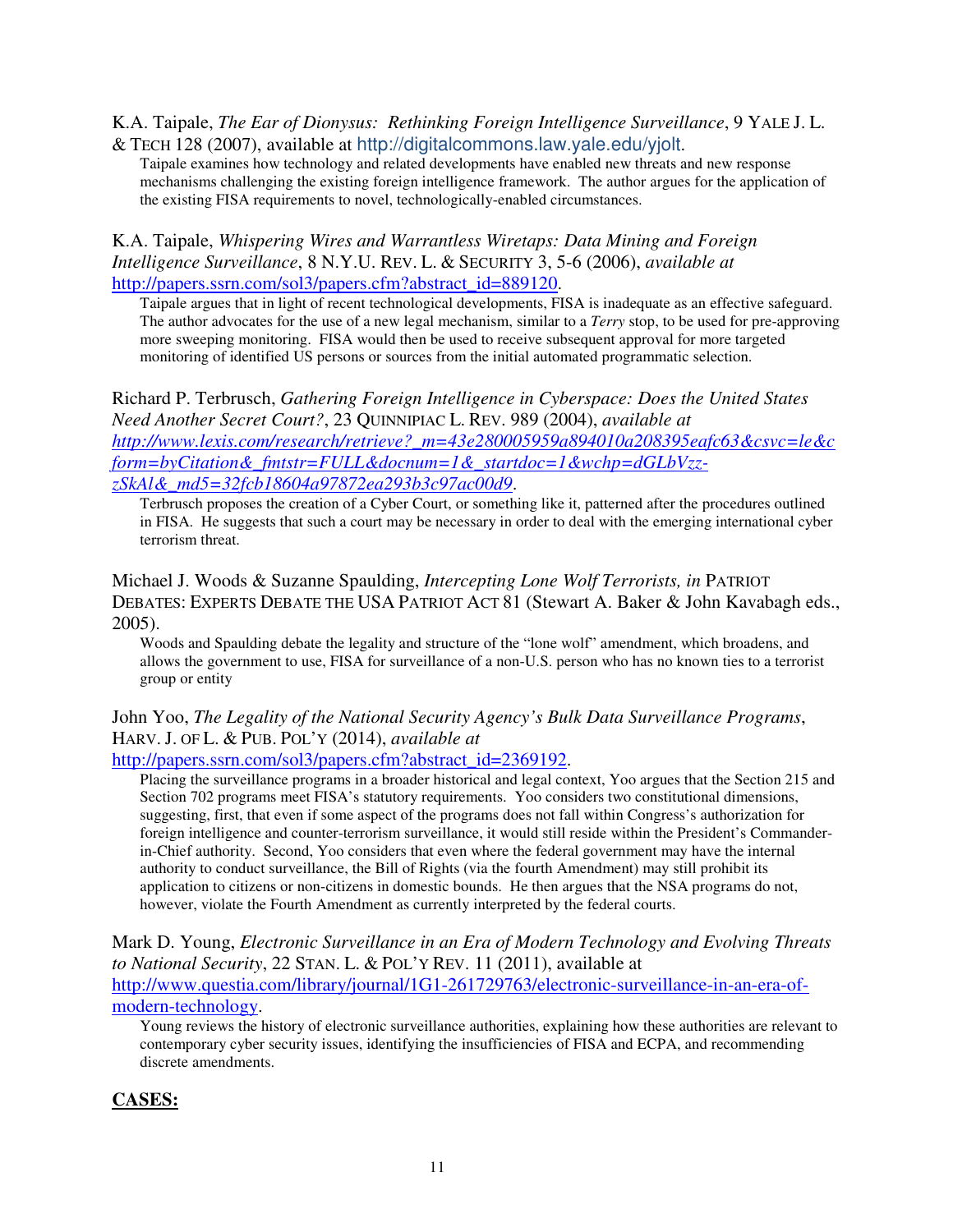#### *FISC Orders and Opinions:*

*In re* Application of the Fed. Bureau of Investigation for an Order Requiring the Prod. of Tangible Things from Verizon Bus. Network Servs., Inc., Secondary Order, No. BR 13-80, at 2 (FISA Ct. Apr. 25, 2013).

*In re* Application of the Federal Bureau of Investigation for an Order Requiring the Production of Tangible Things from [REDACTED], No. BR 13-109 (FISA Ct. 2013), *available at* http://www.uscourts.gov/uscourts/courts/fisc/br13-09-primary-order.pdf,

U.S. Foreign Intelligence Surveillance Court, Memorandum Opinion, Oct. 3, 2011, p. 29 https://www.aclu.org/files/assets/fisc\_opinion\_10.3.2011.pdf.

*In re* Application of the Federal Bureau of Investigation for an Order Requiring the Production of Tangible Things from [REDACTED], No. BR 09-09, (FISA Ct. Aug. 13, 2009), *available at* http://www.dni.gov/files/documents/section/pub\_August%2019%202009%20Report%20of%20the%20US%20 with%20Attachments%2020130910.pdf.

*In re* Application of the Federal Bureau of Investigation for an Order Requiring the Prod. of Tangible Things From [REDACTED], Order at 4, No. BR 09-06 (FISA Ct. June 22, 2009), *available at* http://www.dni.gov/files /documents/section/pub\_Jun%2022%202009%20Order.pdf.

*In re* Prod. of Tangible Things From [REDACTED], No. BR 08-13, at 12 (FISA Ct. Mar. 2, 2009), *available at*  http://www.dni.gov/files/documents/section/pub\_March%202%202009%20Order%20from%20FISC.pdf.

*In re* Prod. of Tangible Things from [REDACTED], No. BR 08-13 (FISA Ct. Feb. 17, 2009), *available at* http://www.dni.gov/files/documents/section/pub\_Feb%2012%202009%20Memorandum%20of%20US.pdf.

*In re* Prod. of Tangible Things From [REDACTED], Order Regarding Preliminary Notice of Compliance Incident Dated Jan. 15, 2009, No. BR 08-13 (FISA Ct. Jan. 28, 2009), *available at* http://www.dni.gov/files/documents/section/pub\_Jan%2028%202009%20Order%20Regarding%20Prelim%20 Notice%20of%20Compliance.pdf.

*In re* Production of Tangible Things from [REDACTED], No. BR 08-13 (FISA Ct. Dec. 11, 2008)), *available at* http://www.dni.gov/files/documents/section/pub\_March%202%202009%20Order%20from%20FISC.pdf,

*In re Directives to Section 105B of the Foreign Intelligence Surveillance Act*, 551 F. 3d 1004 (FISA Ct. Rev. 2008), *available at* http://www.fas.org/irp/agency/doj/fisa/fiscr082208.pdf.

*In re* Application of the Fed. Bureau of Investigation for an Order Requiring the Prod. of Tangible Things from [Telecommunications Providers] Relating to [REDACTED], Order, No. BR 0605 (FISA Ct. May 24, 2006), *available at https://www.eff.org/sites/default/files/filenode/docket* 06-05\_1dec201\_redacted.ex\_-\_ocr\_0.pdf.

*In re All Matters Submitted to the Foreign Intelligence Surveillance Court*, 218 F.Supp.2d 611 (Foreign Int.Surv.Ct. 2002), *available at* http://www.fas.org/irp/agency/doj/fisa/fisc051702.html.

*In re* Sealed Case, 310 F.3d 717 (FISA Ct. Rev. 2002) (No. 02-001), *available at* https://www.fas.org/irp/agency/doj/fisa/092502sup.html.

*Motions before FISC*:

ACLU's Foreign Intelligence Surveillance Court Motion, No. Misc. 13-02 (FISA Ct. 2013)

Yahoo's Foreign Intelligence Surveillance Court Motion, No. Misc 13-05 (FISA Ct. 2013) (challenging the classification of secret court documents);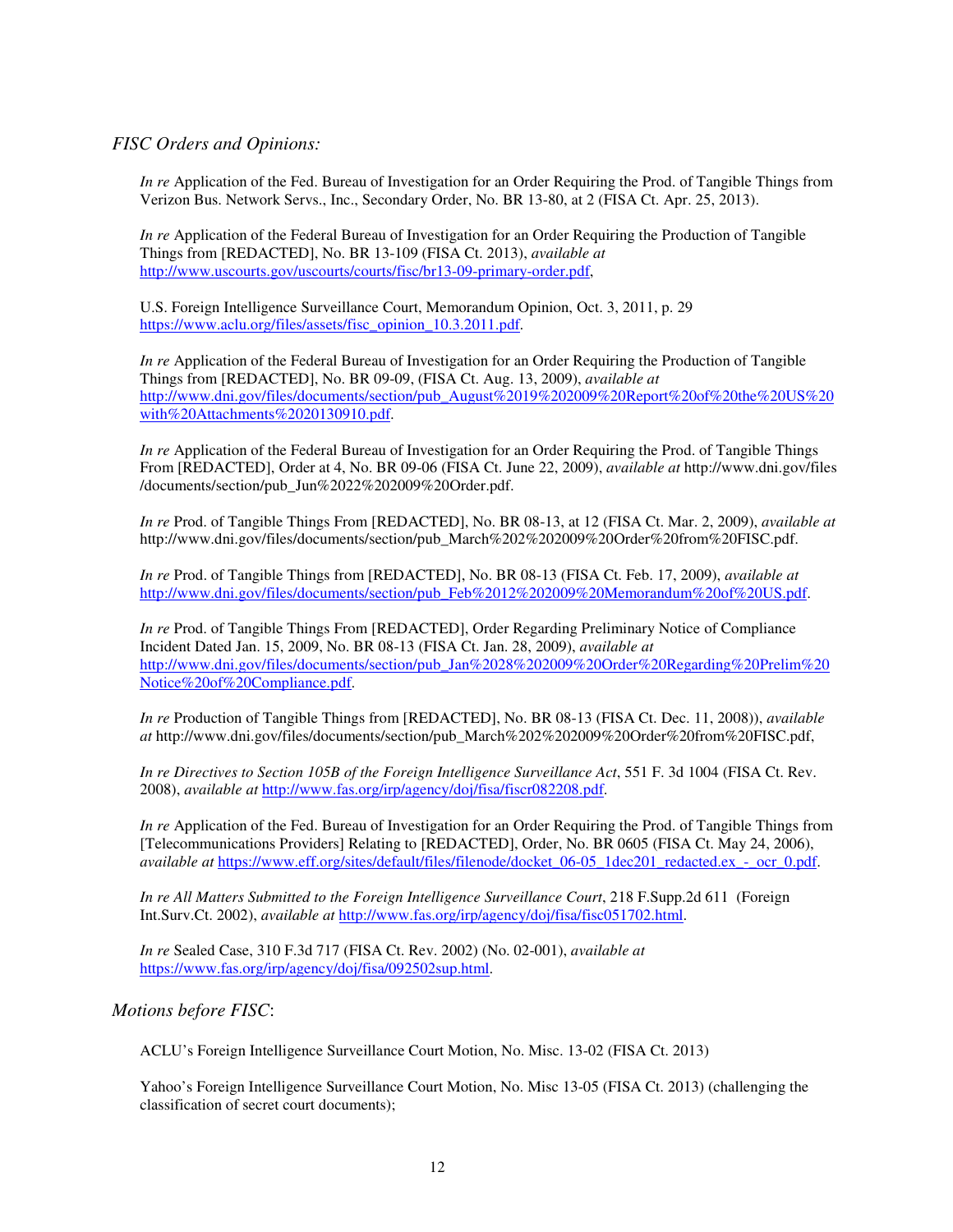Google's Foreign Intelligence Surveillance Court Motion, No. Misc. 13-03 (FISA Ct. 2013)

Microsoft's Foreign Intelligence Surveillance Court Motion, No.Misc. 13-04 (FISA Ct. 2013)

Facebook's Foreign Intelligence Surveillance Court Motion, No. Misc. 13-06 (FISA Ct. 2013)

Yahoo's Second Foreign Intelligence Surveillance Court Motion, No. Misc. 13-05 (FISA Ct. 2013)

LinkedIn's Foreign Intelligence Surveillance Court Motion, No. Misc. 13-07 (FISA Ct. 2013)

ACLU's second Foreign Intelligence Surveillance Court Motion, No. Misc. 13-08 (FISA Ct. 2013)

ProPublica's Foreign Intelligence Surveillance Court Motion, No. Misc. 13-09 (FISA Ct. 2013)

*Challenges to NSA programs June 2013 – May 2014*:

Am. Civil Liberties Union v. Clapper, No. 13-CV-3994 (S.D.N.Y. Oct. 10, 2013) (rejecting the government's argument that plaintiffs lack standing, rejecting plaintiffs' claims under the Administrative Procedure Act; accepting the government's statutory construction of section 215, and determining that *Smith v. Maryland* controls for Fourth Amendment purposes) [NB: Case currently on appeal]

Klayman v. Obama, No. 13-0881, 2013 WL 6598728 (D.D.C. 2013) (finding unconstitutional the Verizon Section 215 order) [NB: Case currently on appeal]

Klayman v. Obama, No. 13-0851, 2013 WL 6571596 (D.D.C. 2013) (challenging the NSA's PRISM surveillance program conducted under FISA Section 702)

Am. Civil Liberties Union v. Clapper, No. 13-CV-3994 (S.D.N.Y. Oct. 10, 2013) (challenging the Verizon Section 215 order)

Smith v. Obama, No. 2:13-CV-00257 (D. Idaho 2013) (challenging the Verizon Section 215 order)

Elec. Privacy Info. Ctr. Petition for a Writ of Mandamus, No. 13-58, (U.S. 2013) (challenging the Section 215 Verizon order) *See also In Re* Electronic Privacy Information Center, No. 13-58 (U.S. 2013) (denying petition for a writ of mandamus).

First Unitarian Church v. Nat'l Sec. Agency, No. 13-3287 (N.D. Cal. 2013) (challenging electronic surveillance)

Electronic Frontier Found. v. U.S. Dep't of Justice, No. 4:11-cv-05221-YGR, at 2, ¶1(b) (N.D. Cal. Jul. 19, 2013) (order responding to the request for records related to Section 215, i.e., orders and opinions of the FISC issued from January 1, 2004 to June 6, 2011, containing a significant legal interpretation of the government's authority or use of its authority under Section 215; and responsive "significant documents, procedures, or legal analyses incorporated into FISC opinions or orders and treated as binding by the Department of Justice or the National Security Agency")

#### *Cases prior to June 2013*:

*Amnesty International v. McConnell* (S.D.N.Y. 2009) (dismissing challenge to FAA on standing grounds), *available at* http://www.aclu.org/files/pdfs/safefree/amnestyvmcconnell\_opinionandorder.pdf

ACLU v. NSA, No. 06-CV-1024 (E.D. Mich., filed Jan. 17, 2006)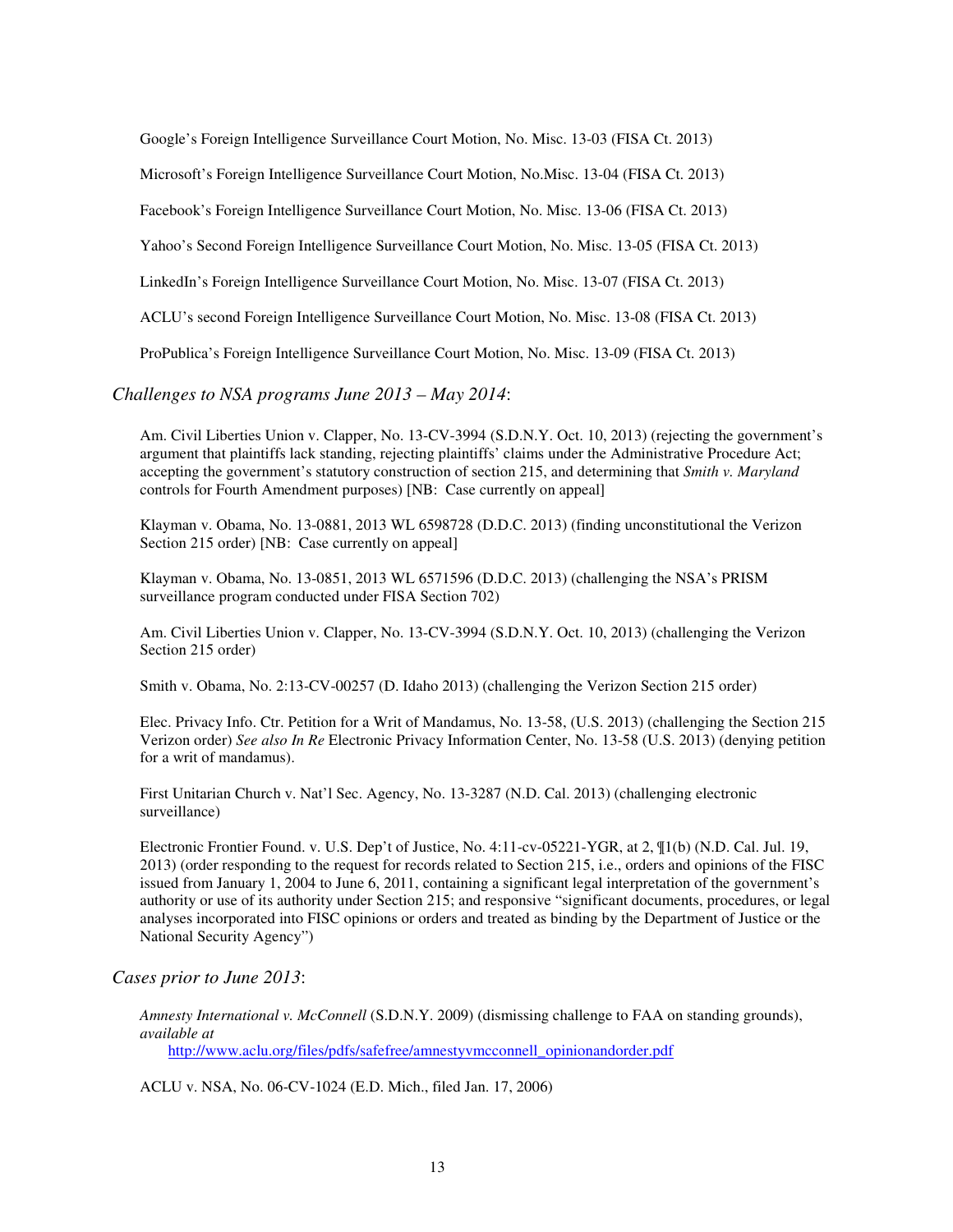Center for Constitutional Rights v. Bush, No. 06-CV-00313 (S.D.N.Y., filed Jan. 17, 2006).

Hepting v. AT&T, No. C-06-0672-JCS (N.D. Ca, filed Jan. 31, 2006) (class action suit against AT&T and other telecoms providers for participating in the NSA surveillance programs)

#### **CONGRESSIONAL RESEARCH SERVICE REPORTS:**

ELIZABETH B. BAZAN, THE FOREIGN INTELLIGENCE SURVEILLANCE ACT: AN OVERVIEW OF SELECTED ISSUES, (Cong. Research Service Rep. for Congress No. RL34279, Jul. 7, 2008), available at http://www.fas.org/sgp/crs/intel/RL34279.pdf.

Addresses tension between national security and civil liberties (particularly the rights of privacy and free speech), the need for efficient and effective foreign intelligence collection from non-U.S. persons located outside the United States (and differing approaches to meet this need), and limitations of liability for electronic communication service providers providing information to the federal government in support for foreign intelligence collection. Discusses Fourth and First Amendments in this context. [NB: This report is also published without the accompanying footnotes. *See* ELIZABETH B. BAZAN, THE FOREIGN INTELLIGENCE SURVEILLANCE ACT: A SKETCH OF SELECTED ISSUES, (Cong. Research Service Rep. for Congress No. RL34566, Jul. 7, 2008), *available at* http://www.fas.org/sgp/crs/intel/RL34566.pdf.]

ELIZABETH B. BAZAN, THE FOREIGN INTELLIGENCE SURVEILLANCE ACT: COMPARISON OF THE SENATE AMENDMENT TO H.R. 3773 AND THE HOUSE AMENDMENT TO THE SENATE AMENDMENT TO H.R. 3773, (Cong. Research Service Rep. for Congress No. RL34533, Jun. 12, 2008), *available at* http://www.fas.org/sgp/crs/intel/RL34533.pdf.

Discusses hearings and oversight conducted during the  $110<sup>th</sup>$  Congress with regard to FISA and subsequent proposals to amend the legislation.

ELIZABETH B. BAZAN, P.L. 110-55, THE PROTECT AMERICA ACT OF 2007: MODIFICATIONS OT THE FOREIGN INTELLIGENCE SURVEILLANCE ACT, (Cong. Research Service Rep. for Congress

No. RL34143, Feb. 14, 2008), *available at* http://www.fas.org/sgp/crs/intel/RL34143.pdf. Discusses alterations made to FISA by the PAA of 2007 and their potential impact on and parallels to existing law, as well as recent legislative developments.

ELIZABETH B. BAZAN, THE FOREIGN INTELLIGENCE SURVEILLANCE ACT: COMPARISON OF HOUSE-PASSED H.R. 3773, S. 2248 AS REPORTED BY THE SENATE SELECT COMMITTEE ON INTELLIGENCE, AND S. 2248 AS REPORTED OUT OF THE SENATE JUDICIARY COMMITTEE, (Cong. Research Service Rep. for Congress No. RL34277, Feb. 8, 2008), *available at* http://www.fas.org/sgp/crs/intel/RL34277.pdf.

Addresses competing bills designed to amend FISA, as well as and their legislative history.

ELIZABETH B. BAZAN, THE FOREIGN INTELLIGENCE SURVEILLANCE ACT: AN OVERVIEW OF THE STATUTORY FRAMEWORK AND U.S. FOREIGN INTELLIGENCE SURVEILLANCE COURT AND U.S. FOREIGN INTELLIGENCE SURVEILLANCE COURT OF REVIEW DECISIONS, (Cong. Research Service Rep. for Congress No. RL30465, Feb. 15, 2007), *available at*  http://www.fas.org/sgp/crs/intel/RL30465.pdf.

Comprehensive (103 page) report recounts the history of FISA and subsequent amendment of the statute via the 2001 USA PATRIOT Act, the 2002 Homeland Security Act, the 2002 Intelligence Authorization Act, the Intelligence Reform and Terrorism Prevention Act, the 2005 USA PATRIOT Improvement and Reauthorization Act, and the 2006 USA PATRIOT Act Additional Reauthorizing Amendments Act. Report also addresses FISC's publicly-available opinions as well as Exec. Order 12333. [NB: This report updates a previous summary. *See* ELIZABETH B. BAZAN, THE FOREIGN INTELLIGENCE SURVEILLANCE ACT: AN OVERVIEW OF THE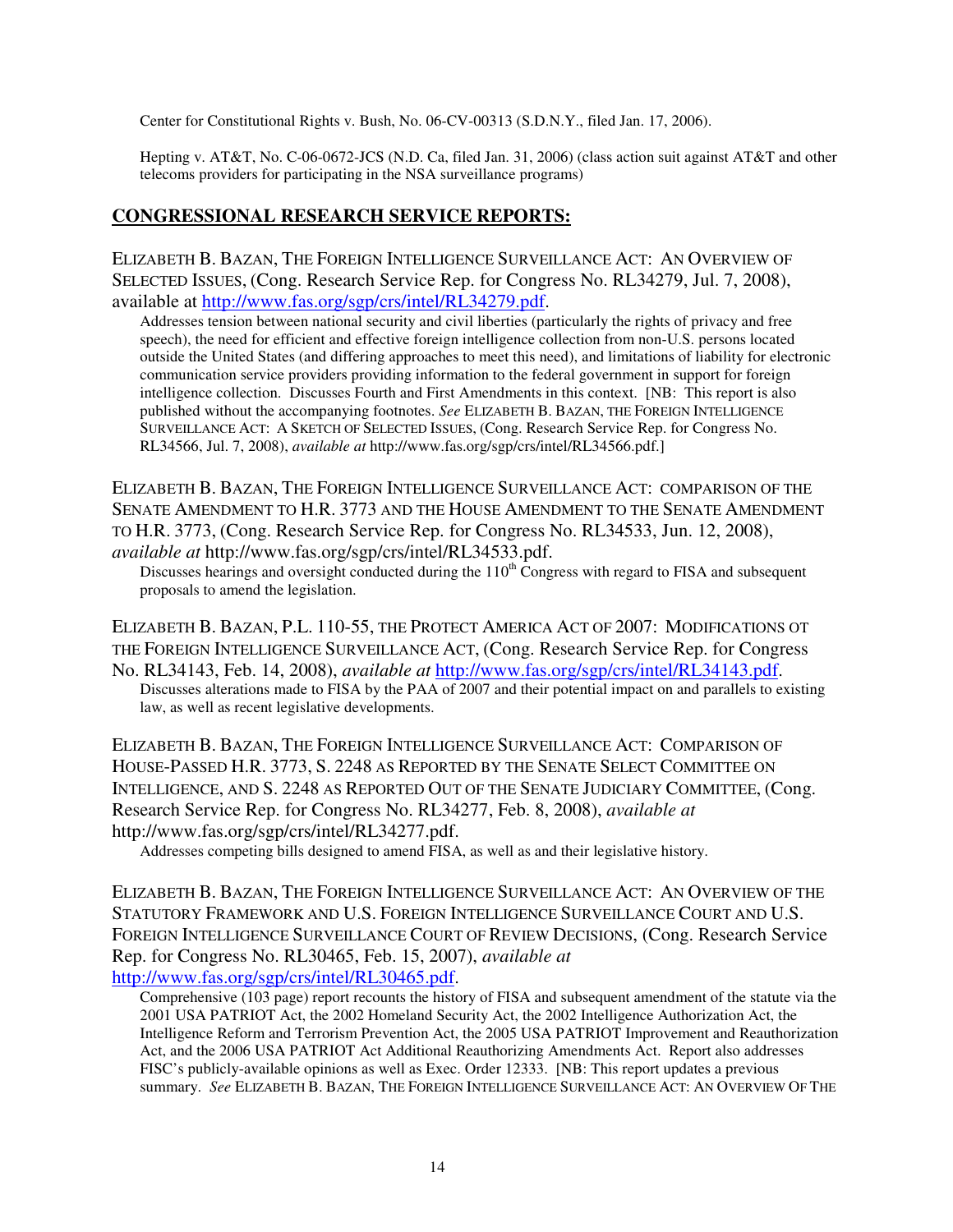STATUTORY FRAMEWORK AND RECENT JUDICIAL DECISIONS, CRS REPORT FOR CONGRESS (2004), *available at* http://www.fas.org/irp/crs/RL30465.pdf.]

ELIZABETH B. BAZAN, THE U.S. FOREIGN INTELLIGENCE SURVEILLANCE COURT AND THE U.S. FOREIGN INTELLIGENCE SURVEILLANCE COURT OF REVIEW: AN OVERVIEW, (Cong. Research Service Rep. for Congress No. RL33833, Jan. 24, 2007), *available at* http://www.fas.org/sgp/crs/intel/RL33833.pdf.

Summarizes the creation and operation of FISC and FISCR in light of TSP.

ELIZABETH B. BAZAN, FOREIGN INTELLIGENCE SURVEILLANCE ACT: SELECTED LEGISLATION FROM THE 108<sup>TH</sup> CONGRESS, (Cong. Research Service Rep. for Congress No. RL32608, Jan. 11, 2005), available at http://www.fas.org/sgp/crs/intel/RL32608.pdf.

Discusses impact of intelligence reform bills on FISA.

ELIZABETH B. BAZAN AND BRIAN T. YEH, INTELLIGENCE REFORM AND TERRORISM PREVENTION ACT OF 2004: "LONE WOLF" AMENDMENT TO THE FOREIGN INTELLIGENCE SURVEILLANCE ACT, (Cong. Research Service Rep. for Congress No. RS22011, Dec. 19, 2006), *available at* http://www.fas.org/sgp/crs/intel/RS22011.pdf.

Discussing amendments to the definition of "agent of a foreign power" to include individuals engaged in international terrorism or activities in preparation therefor.

ELIZABETH B. BAZAN, GINA MARIE STEVENS, AND BRIAN T. YEH, GOVERNMENT ACCESS TO PHONE CALLING ACTIVITY AND RELATED RECORDS: LEGAL AUTHORITIES, (Cong. Research Service Rep. for Congress No. RL33424, Aug. 20, 2007), *available at* http://www.fas.org/sgp/crs/intel/RL33424.pdf.

Addresses recently-released public information about NSA collection programs and progress of related litigation, as well as statutory authorities regarding access by the government, for either foreign intelligence or law enforcement purposes, to information related to telephone calling patterns or practices.

RICHARD A. BEST, JR., THE NATIONAL SECURITY AGENCY: ISSUES FOR CONGRESS, (Cong. Research Service Rep. for Congress No. RL30740, Jan. 16, 2001), *available at* http://www.fas.org/irp/crs/RL30740.pdf

Discusses need for NSA to adapt to changing geopolitical and technological environment.

JARED P. COLE, ANDREW NOLAN, REFORM OF THE FOREIGN INTELLIGENCE SURVEILLANCE COURTS: A BRIEF OVERVIEW, (Cong. Research Service Rep. for Congress No. R43451, Mar. 31, 2014), *available at* http://www.fas.org/sgp/crs/intel/R43451.pdf.

Addresses proposals related to changes to application procedures, as well as the practices and procedures of FISC and FISC-R.

CONGRESSIONAL RESEARCH SERVICE, THE U.S. FOREIGN INTELLIGENCE SURVEILLANCE COURT AND THE U.S. FOREIGN INTELLIGENCE SURVEILLANCE COURT OF REVIEW: AN OVERVIEW (Cong. Research Serv. No. RL33833, Jan. 24, 2007).

CHARLES DOYLE, NATIONAL SECURITY LETTERS IN FOREIGN INTELLIGENCE INVESTIGATIONS: LEGAL BACKGROUND, (Cong. Research Service Rep. for Congress No. RL33320, Jan. 3, 2014), available at http://www.fas.org/sgp/crs/intel/RL33320.pdf.

Discussing USA PATRIOT Act alterations to NSLs, the later DOJ IG reports, and subsequent amendment via the USA PATRIOT Improvement and Reauthorization Act, as well as further changes to NSLs recommended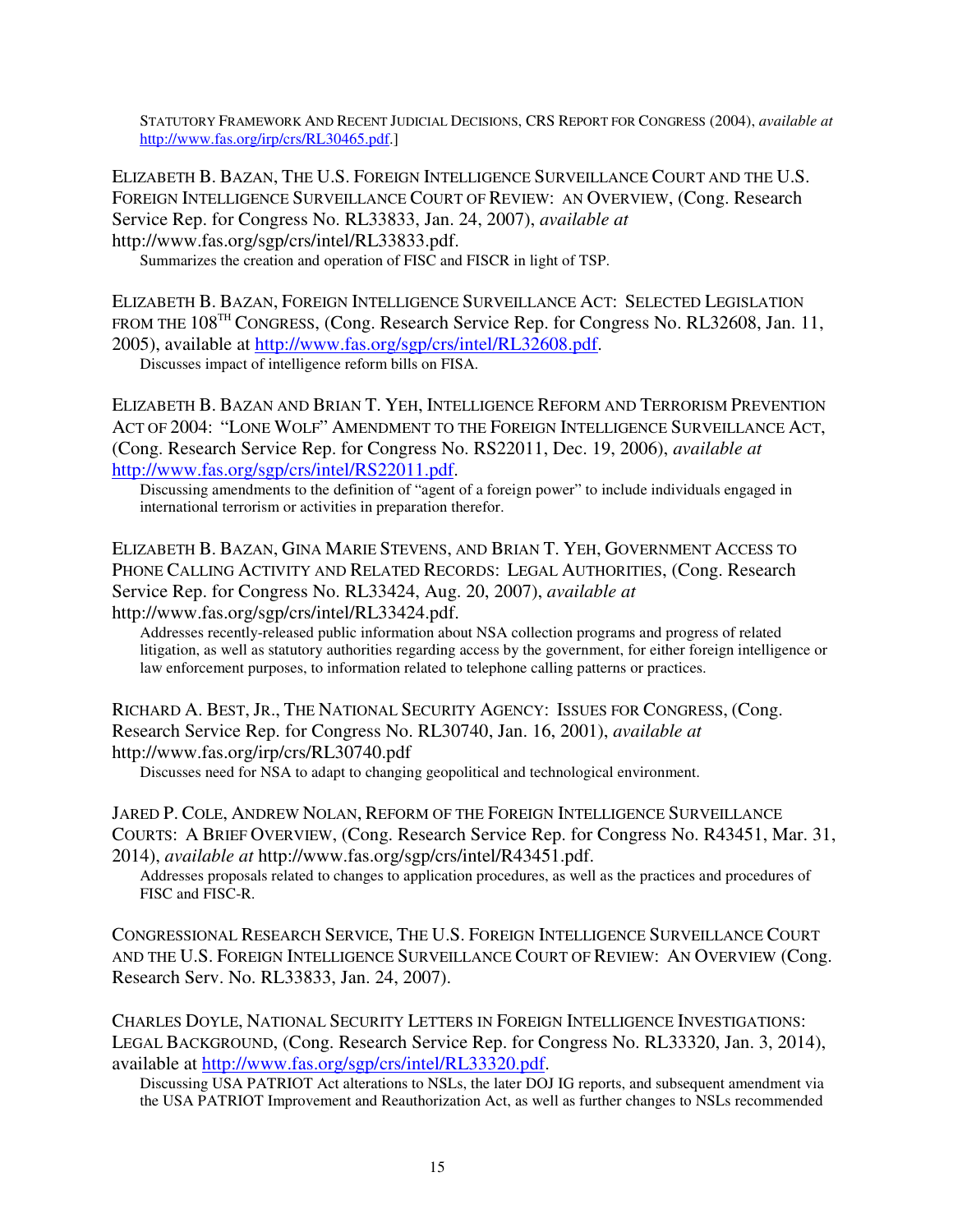by the President's Review Group on Intelligence and Communications Technologies. [NB: an abridged version of this report is also available. *See* CHARLES DOYLE, NATIONAL SECURITY LETTERS IN FOREIGN INTELLIGENCE INVESTIGATIONS: A GLIMPSE AT THE LEGAL BACKGROUND, (Cong. Research Service Rep. for Congress No. RS22406, Jan. 3, 2014), *available at* http://www.fas.org/sgp/crs/intel/RS22406.pdf.]

## EDWARD C. LIU, REAUTHORIZATION OF THE FISA AMENDMENTS ACT, OVERVIEW (Cong. Research Serv. No. R42725, Apr. 8, 2013), *available at*

http://www.fas.org/sgp/crs/intel/R42725.pdf.

Discussing H.R. 5949 (which extended Title VII of FISA until Dec. 31, 2017), and addressing the contours of Title VII, as well as the subsequent litigation.

EDWARD C. LIU, AMENDMENTS TO THE FOREIGN INTELLIGENCE SURVEILLANCE ACT (FISA) EXTENDED UNTIL JUNE 1, 2015, (Cong. Research Service Rep. for Congress No. R40138, Jun. 16, 2011), *available at* http://www.fas.org/sgp/crs/intel/R40138.pdf.

Discusses extension of three FISA-related provisions: USA PATRIOT Act Section 206 (amending FISA to permit roving wiretaps); USA PATRIOT Act Section 215 (tangible goods); and the Intelligence Reform and Terrorism Prevention Act Section 6001(a) (amending FISA to permit "lone wolf" targeting).

EDWARD C. LIU, RETROACTIVE IMMUNITY PROVIDED BY THE FISA AMENDMENTS ACT OF 2008, (Cong. Research Service Rep. for Congress No. RL34600, Jul. 25, 2008), available at http://www.fas.org/sgp/crs/intel/RL34600.pdf.

Discusses the arguments for and against retroactive immunity, the various retroactive immunity mechanisms proposed to be included in the FISA Amendments Act, and the likely effect of the mechanism adopted by Congress on lawsuits facing telecommunications providers.

EDWARD C. LIU AND CHARLES DOYLE, GOVERNMENT COLLECTION OF PRIVATE INFORMATION: BACKGROUND AND ISSUES RELATED OT THE USA PATRIOT ACT REAUTHORIZATION, Cong. Research Service Rep. for Congress No. R40980, Jun. 16, 2011), *available at* http://www.fas.org/sgp/crs/intel/R40980.pdf.

Discussing controversial aspects of the USA PATRIOT Act and exploring the arguments that undergirded support for and opposition to the measures.

EDWARD C. LIU, ANDREW NOLAN, RICHARD M. THOMPSON II, OVERVIEW OF CONSTITUTIONAL CHALLENGES TO NSA COLLECTION ACTIVITIES AND RECENT DEVELOPMENTS, Apr. 1, 2014, available at http://www.fas.org/sgp/crs/intel/R43459.pdf.

Notes judicial developments with regard to the NSA programs and discusses the constitutional challenges to the NSA's acquisition of Internet communications of overseas targets under FISA.

ANDREW NOLAN, FOREIGN SURVEILLANCE AND THE FUTURE OF STANDING TO SUE POST-CLAPPER, (Cong. Research Service Rep. for Congress No. R43107, Jul. 10, 2013), *available at* http://www.fas.org/sgp/crs/intel/R43107.pdf.

Re-visiting *Clapper* in light of the NSA documents released June/July 2013 and noting the myriad lawsuits filed in the immediate aftermath.

ANDREW NOLAN, RICHARD M. THOMPSON II, VIVIAN S. CHU, REFORM OF THE FOREIGN INTELLIGENCE SURVEILLANCE COURTS: INTRODUCING A PUBLIC ADVOCATE, (Cong. Research Service Rep. for Congress No. R43260, Mar. 21, 2014), *available at* http://www.fas.org/sgp/crs/intel/R43260.pdf.

Considers the legal nature of the office of a public advocate, Article II's Appointments Clause, and Article III restrictions.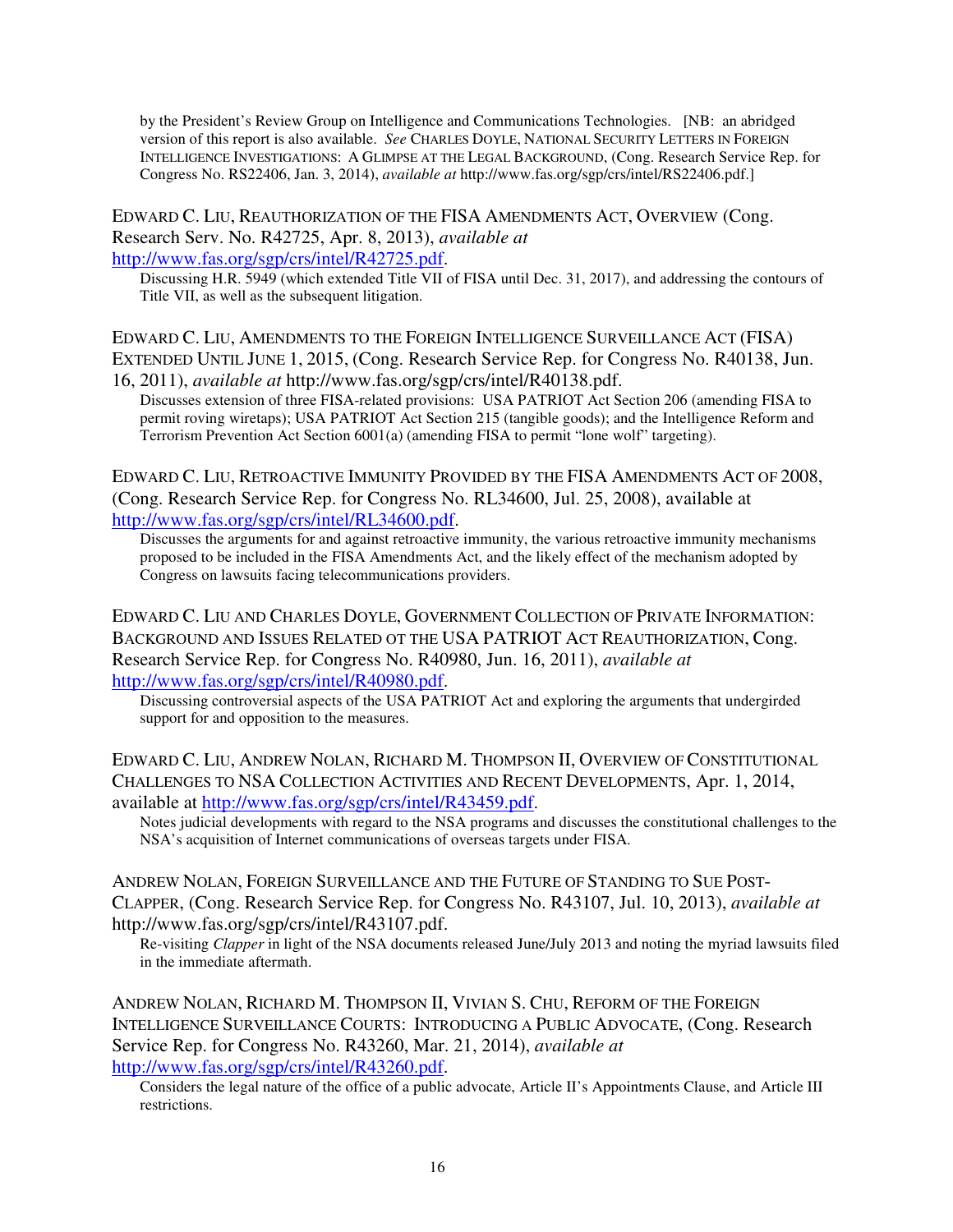ANDREW NOLAN, RICHARD M. THOMPSON II, REFORM OF THE FOREIGN INTELLIGENCE SURVEILLANCE COURTS: PROCEDURAL AND OPERATIONAL CHANGES, (Cong. Research Service Rep. for Congress No. R43362, Jan. 16, 2014), *available at* http://www.fas.org/sgp/crs/intel/R43362.pdf.

Discussing the potential admission of *amici curiae* for FISC hearings, the possibility of requiring FISC to sit en banc, and alterations to FISC's voting rules.

JOHN W. ROLLINS AND EDWARD C. LIU, NSA SURVEILLANCE LEAKS: BACKGROUND AND ISSUES FOR CONGRESS, (Cong. Research Service Rep. for Congress No. R43134, Sept. 4, 2013), available at http://www.fas.org/sgp/crs/intel/R43134.pdf.

Summarizing publicly-available information related to the Section 215 bulk metadata collection program and Section 702 upstream collection.

GINA STEVENS AND CHARLES DOYLE, PRIVACY: AN ABBREVIATED OUTLINE OF FEDERAL STATUTES GOVERNING WIRETAPPING AND ELECTRONIC EAVESDROPPING, (Cong. Research Service Rep. for Congress No. 98-327, Oct. 9, 2012), available at http://www.fas.org/sgp/crs/intel/98-327.pdf.

Providing an overview of the Electronic Communications Privacy Act (including Title III, the Stored Communications Act, and criminal pen/trap provisions), as well as FISA.

Gina Stevens, Alison M. Smith, Jordan Seagall, *Memorandum to the Senate Intelligence Committee, Re: Legal Standard for Disclosure of Cell-Site Information and Geolocation Information*, June 29, 2010, available at http://www.fas.org/sgp/crs/intel/crs-csi.pdf. Memorandum to Ron Wyden, discussing the legal framework for government requests for geolocation information held by private companies to find a customer's location.

## **CONGRESSIONAL HEARINGS AND TESTIMONY:**

*Senate Judiciary Committee Hearing on Continued Oversight of U.S. Government Surveillance Authorities*, 113th Cong. (Dec. 11, 2013) (testimony of Deputy Attorney General James M. Cole, Director Keith B. Alexander and General Counsel Robert S. Litt), *available at* http://www.justice.gov/iso/opa/dag/speeches/2013/dag-speech-131211.html.

*Senate Judiciary Committee Hearing on Continued Oversight of U.S. Government Surveillance Authorities*, 113th Cong. (Dec. 10, 2013).

*Senate Judiciary Committee Hearing on NSA Spying*, 113th Cong. (Nov. 21, 2013).

*Senate Judiciary Committee Hearing on Transparency Issues*, 113th Cong. (Nov. 13, 2013).

*House Intelligence Committee Hearing on FISA/NSA Program*, 113th Cong. (Oct. 29, 2013).

*Continued Oversight of the Foreign Intelligence Surveillance Act: Hearing Before the S. Comm. On the Judiciary*, 113th Cong. (2013) (statement of Laura K. Donohue, Professor of Law, Georgetown University Law Center)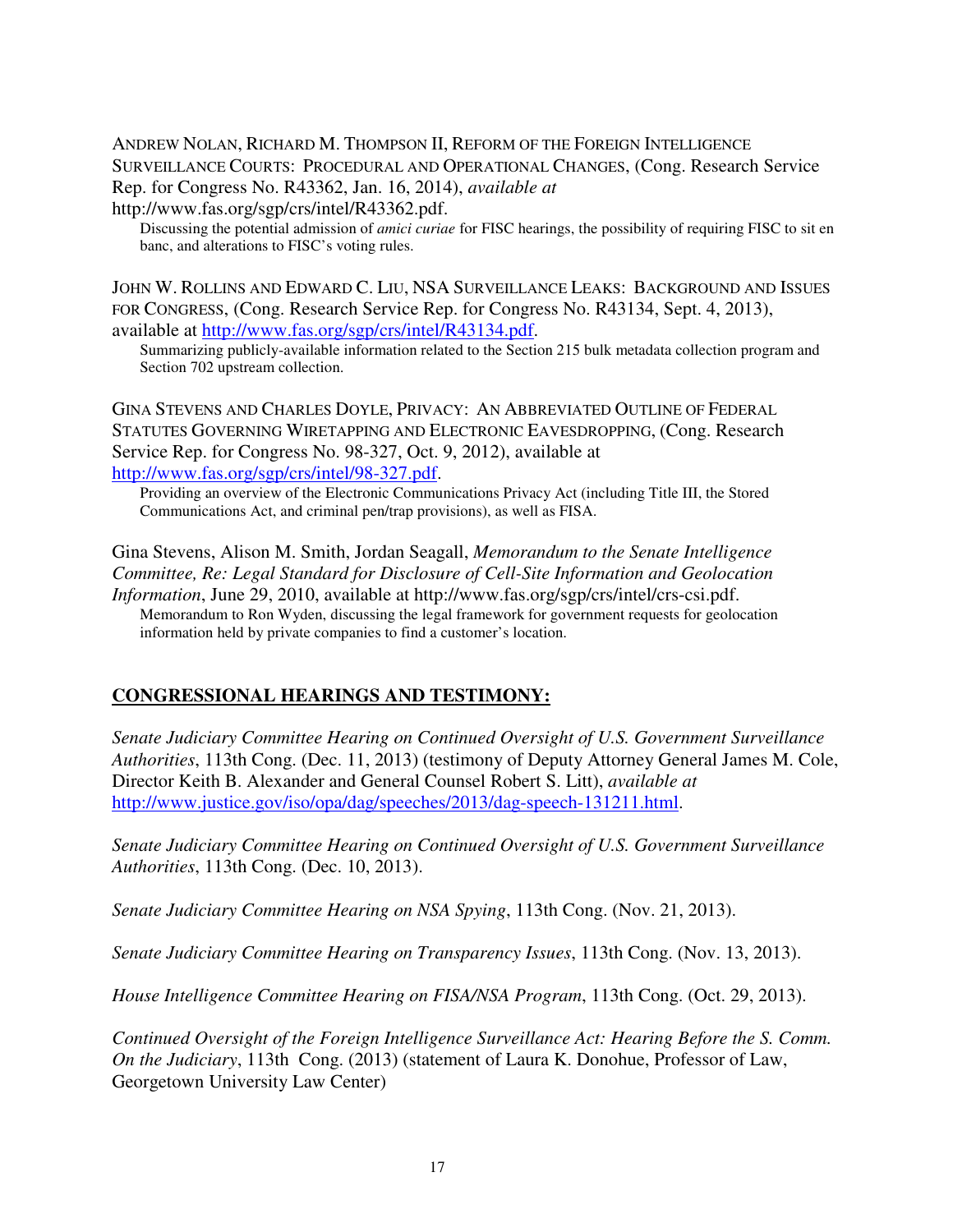*Senate Intelligence Committee Hearing*, 113th Cong. (Sept. 26, 2013) (note classified/public sessions).

Hearing of the Senate Select Committee on Intelligence, Chaired by Senator John D. Rockefeller IV (D-WV), Nomination of J. Patrick Rowan to be Assistant Attorney General for National Security, Sept. 25, 2008 (discussing Section 702).

### *Senate Judiciary Committee Hearing on NSA surveillance*, 113th Cong. (July 31, 2013)

House Permanent Select Committee on Intelligence, How Disclosed NSA Programs Protect Americans and Why Disclosure Aids our Adversaries, Chaired by Rep. Michael J. "Mike" Rogers, June 18, 2013 (testimony of Gen. Keith Alexander, Deputy Atton'y Gen. James Cole, NSA Deputy Dir. John Chris Inglis, FBI Deputy Dir. Sean Joyce, General Counsel Office of the Director of National Intelligence Robert Litt); *House Judiciary Committee Hearing on NSA programs*, 113th Cong. (July 17, 2013).

*Senate Appropriations Committee Hearing, 113th Cong.* (June 12, 2013) (testimony of Gen. Keith Alexander)(testimony of Acting Deputy Homeland Security Secretary Rand Beers; Acting Deputy Commerce Secretary Patrick Gallagher, Director of the National Institute of Standards and Technology; Richard McFeely, Exec. Asst. Dir. Of the Fed. Bureau of Investigation's Criminal, Cyber, Response and Services Branch).

How Disclosed NSA Programs Protect Americans, and Why Disclosure Aids Our Adversaries: Hearing Before the H. Permanent Select Comm. on Intelligence, 113th Cong. (2013) (statement of James Cole, Deputy Att'y Gen.), available at http://intelligence.house.gov/video/howdisclosed-nsa-programs-protect-americans-and-why-disclosure-aids-our-adversaries

*The Foreign Intelligence Surveillance Act: Hearing Before the H.R. Permanent Select Comm. on Intelligence.*, 110th Cong. (2007) (Statement of Kenneth L. Wainstein, Assistant Attorney General, National Security Division, Department of Justice), *available at* http://www.justice.gov/archive/nsd/2007/wainstein-HPSCI-statement-9-20-07.pdf.

*Modernization of the Foreign Intelligence Surveillance Act*: *Hearing Before the S. Select Comm. on Intelligence*, 110th Cong. (2007), *available at* http://www.fas.org/irp/congress/2007\_hr/fisamod.pdf.

*Reauthorizing the USA Patriot Act: Ensuring Liberty: Hearing Before Subcomm. on Administrative Oversight and the Courts of the S. Comm. on the Judiciary,* 111th Cong. (2009), *available at* http://frwebgate.access.gpo.gov/cgibin/getdoc.cgi?dbname=111\_senate\_hearings&docid=f:55610.pdf.

*Restoring the Rule of Law: Hearing Before the Subcomm. on the Constitution of the S. Comm. on the Judiciary*, 110th Cong. (2008), *available at* http://frwebgate.access.gpo.gov/cgibin/getdoc.cgi?dbname=110\_senate\_hearings&docid=f:45240.pdf.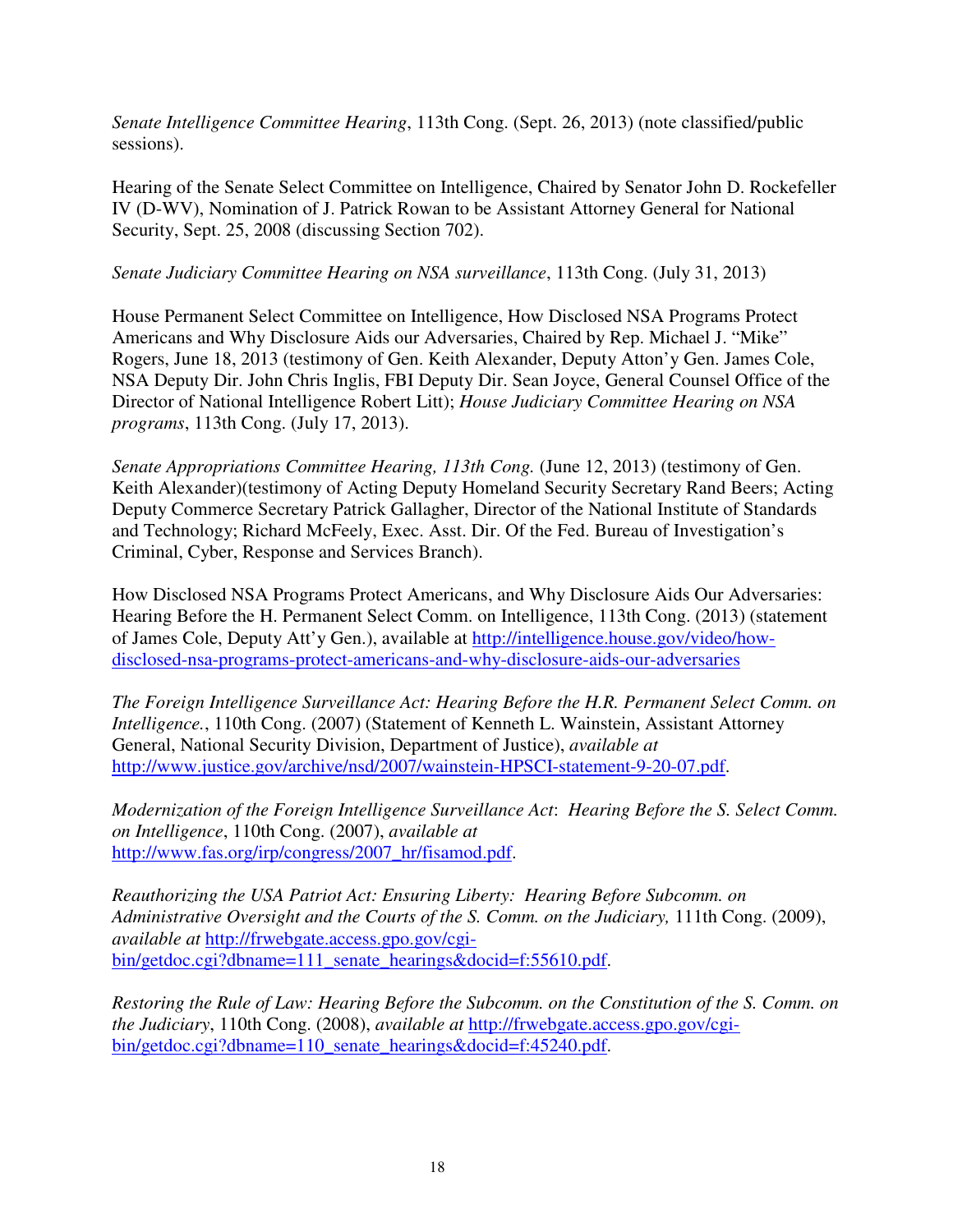*Strengthening FISA: Does the Protect America Act Protect Americans' Civil Liberties and Enhance Security?: Hearing Before the S. Comm. on the Judiciary*, 110th Cong. (2007), *available at* http://frwebgate.access.gpo.gov/cgibin/getdoc.cgi?dbname=110\_senate\_hearings&docid=f:53358.pdf.

*USA Patriot Act: Hearing Before the Subcomm. on the Constitution, Civil Rights, and Civil Liberties of the H.R. Comm. on the Judiciary*, 111th Cong. (2009), *available at*  http://judiciary.house.gov/hearings/printers/111th/111-35\_52409.PDF.

*Warrantless Surveillance and the Foreign Intelligence Surveillance Act: The Role of Checks and Balances in Protecting Americans' Privacy Rights: Hearing Before the H.R. Comm. on the Judiciary*, 110th Cong. (2007), *available at*  http://judiciary.house.gov/hearings/printers/110th/37599.PDF.

*Wartime Executive Powers and National Security Agency's Surveillance Authority: Hearing Before the S. Comm. on the Judiciary*, 109th Cong. (2006) (Testimony of David S. Kris), *available at*  http://judiciary.senate.gov/hearings/testimony.cfm?id=1825&wit\_id=944.

## **ADDITIONAL SOURCES:**

ADMINISTRATION WHITE PAPER: BULK COLLECTION OF TELEPHONY METADATA UNDER SECTION 215 OF THE USA PATRIOT ACT 2 (Aug. 9, 2013), *available at* https://www.documentcloud.org/documents/750211-administration-white-paper-section-215.html, [http://perma.cc/V7VM-5MAU]

U.S. DEP'T OF JUSTICE, THE ATTORNEY GENERAL'S GUIDELINES FOR DOMESTIC FBI OPERATIONS 16–18 (2008), *available at* http://www.justice.gov/ag/readingroom /guidelines.pdf.

U.S. DEP'T OF JUSTICE, THE ATTORNEY GENERAL'S GUIDELINES FOR FBI NATIONAL SECURITY INVESTIGATIONS AND FOREIGN INTELLIGENCE COLLECTION (2003), *available at* http://www.fas.org/irp/agency/doj/fbi/nsiguidelines.pdf.

U.S. DEP'T OF JUSTICE, REPORT ON THE NATIONAL SECURITY AGENCY'S BULK COLLECTION PROGRAMS FOR USA PATRIOT ACT REAUTHORIZATION 5 (2011), *available at*  http://www.dni.gov/files/documents /2011\_CoverLetters\_Report\_Collection.pdf

Eric H. Holder, Jr., Att'y General of the United States, Minimization Procedures Used by the National Security Agency in Connection with Acquisitions of Foreign Intelligence Information pursuant to Section 702 of the Foreign Intelligence Surveillance Act of 1978, as Amended 1 (Jan. 8, 2007), *available at* http://epic.org/2013/06/nsa-targeting-and-minimization.html

OFFICE OF THE INSPECTOR GEN., NAT'L SEC. AGENCY, ST-06-0018, ASSESSMENT OF MANAGEMENT CONTROLS FOR IMPLEMENTING THE FOREIGN INTELLIGENCE SURVEILLANCE COURT ORDER: TELEPHONY BUSINESS RECORDS (see page 94 of 1846 and 1862 Production),